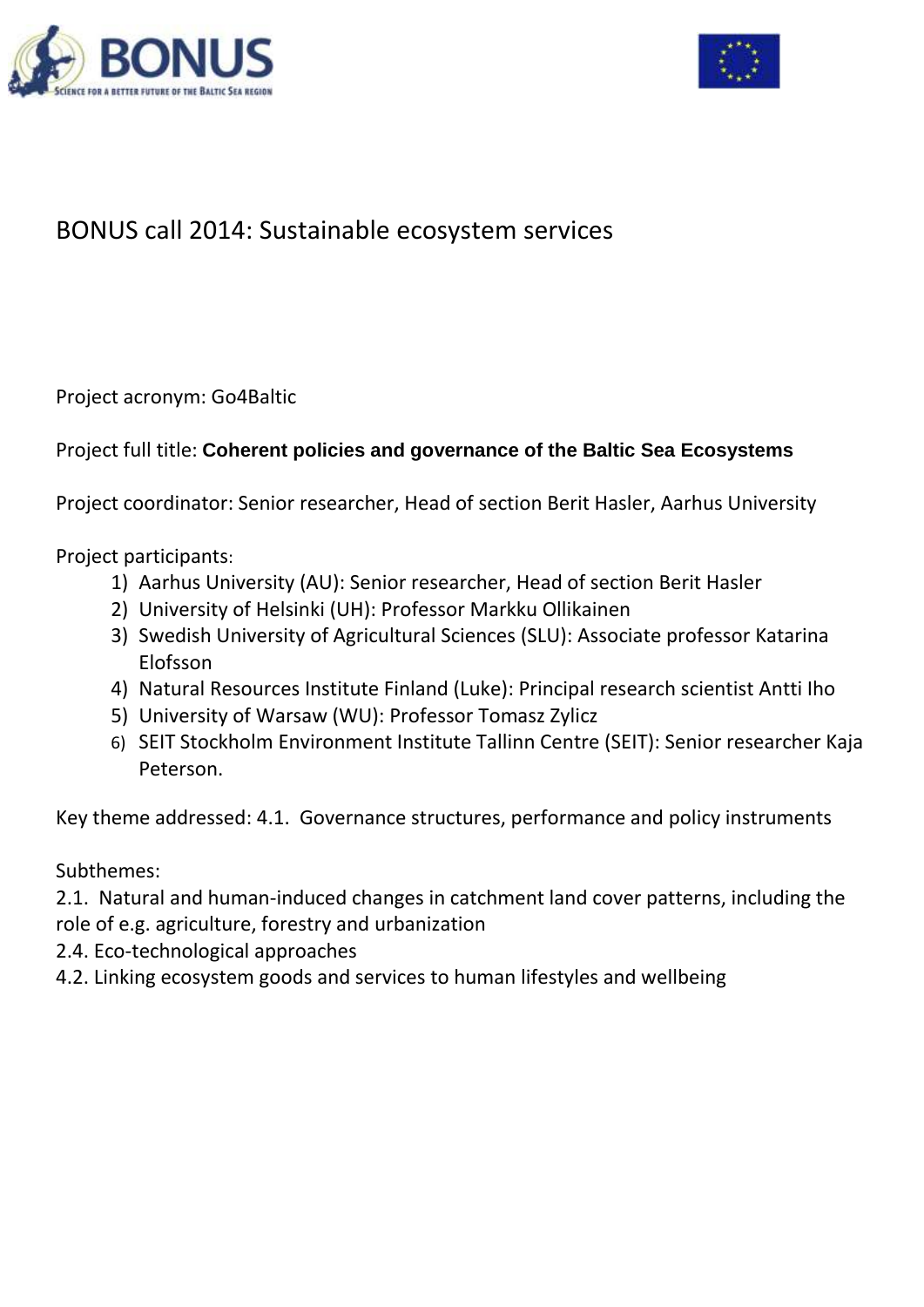



## **2) Objectives, concept and expected outcome of Go4Baltic**

The proposed project Go4Baltic examines coherence, synergies and conflicts, between national and international environmental and agricultural policies across the Baltic countries. The aim is to provide policy relevant advice and recommendations for reductions of the eutrophication in the Baltic Sea in coherence with climate and agricultural policies.

#### Go4Baltic focuses on :

The Baltic Sea Action Plan (BSAP), the EU freshwater and marine policies (WFD and MSFD national implementation as well as national policies and plans), agricultural policies (CAP implementation and national policies) and climate mitigation policies. These policies are chosen due to their importance for the Baltic Sea region. They interact across type of environmental problem, governmental levels, sectors, countries and regions and, therefore, entail great potential for both conflicts and/or synergies. Among the different sectors which affect the ecological state of the Baltic Sea, the agricultural sector is of particular importance, because of its contribution to both eutrophication and climate change, and the mitigation of these problems.

Policy coherence between these polices is important for the marine environment of the Baltic Sea as it determines the consistency of the incentives which polluters (industries, farmers and others) receive through the different policy objectives, policy instruments and implementation practices. For eutrophication, which is the focus of Go4Baltic, horizontal policy coherence involves first of all coherence between *agricultural structural policies* and *policies regarding the aquatic environment* (freshwater, coastal and marine) and *climate mitigation policies.* Furthermore, vertical coherence means, *integration of policy mixes across spatial scales* and administrative layers, can also be of importance.

Methodologically, Go4Baltic develops and applies a concept that will integrate methods and approaches from different disciplines to a coherent interdisciplinary methodological framework. We call this methodological concept "PECaM "– integrating Policy analysis, Economic analysis and modelling, Catchment datasets and Modelling. The concept PECaM integrates methodologies and models within political science, economics, hydrology and land-use, and measures the environmental effects in terms of the loadings of nutrients to the Baltic Sea regions, with loadings defined by the BSAP (HELCOM, 2007) and greenhouse gas (GHG) emissions as defined by IPCC (2006; 2013) . By applying this conceptual and modelling framework, we examine implications of changes in policies and prices for the achievement of policy objectives, policy instrument choice and implementation, land-use changes, environmental effects (loadings), cost-effectiveness and acceptability for regulated agents and end-users of the means for managing the Baltic Sea ecosystems. The study on policy coherence in these issues bring about policy relevant results of high academic standards both at applied and theoretical levels

Go4Baltic is divided into six work-packages (WPs), with a strong emphasis on the contribution from fields within social science, to suggest new solutions for improving the Baltic Sea environmental quality, and at the same time with a strong focus on connecting social science to hydrological and land-use assessment and modelling in the entire Baltic Sea catchment as well as in specific catchments. Hereby we aim at strong interdisciplinary cooperation.

The analyses and modelling in the four research WPs utilise the most recent knowledge from Baltic Sea research, EU projects and national studies, as well as the international literature within these fields, summarised in the description of State of the Art (see below). The PECaM concept enables analyses and assessments at the scale of the whole Baltic Sea region and its seven sub-sea regions (as defined in the BSAP (HELCOM 2007, 2013a,b)) as well as at lower spatial scale down to sub-catchments and farm level. Hereby we address the problem stated in the state of the art of the 4.1. Call-text: "*Missing are studies which cover the whole Baltic Sea area in sufficient depth and detail for general policy implications and advice*". The PECaM concept proposed in Go4Baltic aims to fill this gap through analysis of the following main research questions:

- How successful are national and international policies in promoting low-cost abatement in the short and long term, with specific focus on eutrophication?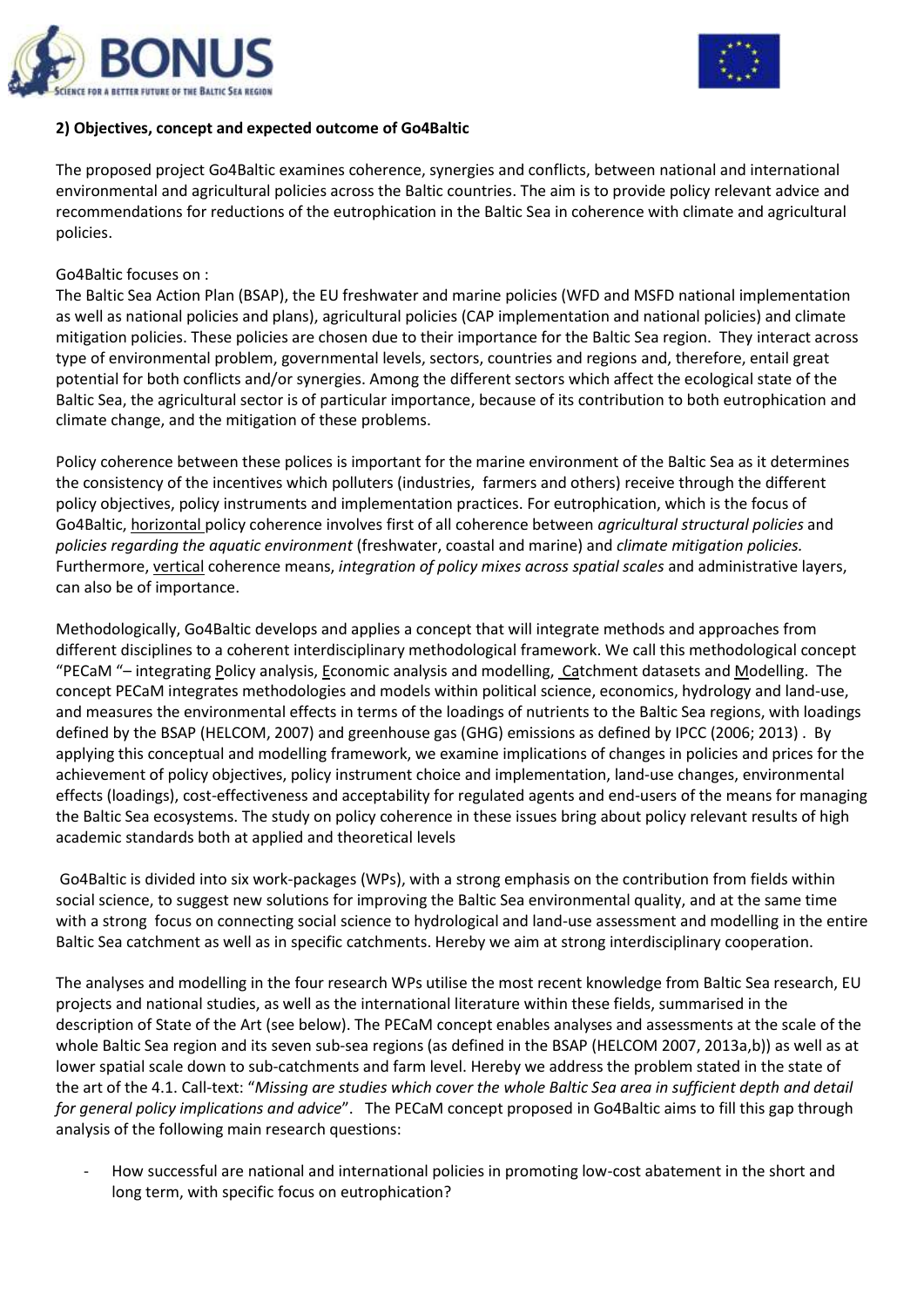



We focus on dimensions of policy design, policy implementation and the role of policies in fostering innovation, and, furthermore on economic analyses on data on how the current environmental/aquatic and agricultural policies are implemented at national levels today. We will identify inconsistencies in current policy frameworks which may have resulted in suboptimal policy effects. Specific emphasis will be given to explain what factors drive policy successes and failures.

We will analyse whether the implementation motivates technological development, and whether the national policies and international agreements foster technology diffusion, e.g. diffusion of technologies in livestock production to reduce nutrient losses, as well as development of eco-technologies. The project goes behind the mere registration and assessment of costs and effects of different instruments and measures, by identifying the drivers for the development of the solutions, and hereby identifies successes as well as failures in the existing regulatory setup. This topic is addressed in WP 2, with linkages to WP3, WP4 and the dissemination in WP5. Our second main research question is:

How policy coherence can be achieved, and what are the effects of improving policy coherence and ecosystem management at different scales of the Baltic Sea?

This question is answered by analysing and modelling the relationship between the agricultural sector, GHG emissions, and the aquatic environment. We examine how current and new policies and policy instruments within agricultural, environmental, land use and GHG mitigation policies, can be reformed, developed and used to obtain coherence and synergies in the management of the Baltic Sea ecosystems. These analyses are built on catchment data- and modelling of the effects of the various scenarios on nutrient loading to the Baltic Sea regions, with loadings defined in the BSAP, GHG emission and soil carbon storage to ensure consistency in data, methods and results (WP 1). Coherence between policies will be addressed in WP3 and WP4, answering the following questions:

- How likely is it that future changes in agricultural policy in terms of commodity prices, subsidies and regulations will influence the structure of the agricultural sector and, hence, the impact of the sector on eutrophication and climate? This is done with a specific focus on livestock production in different parts of the Baltic Sea catchment (WP1 and WP3).
- How do the GHG emissions from the agricultural sector develop in the future under different plausible scenarios for European agricultural policy and the world market? Which policy mixes can be used to achieve a cost-efficient and coherent implementation of both greenhouse gas and nutrient emissions? When are there synergies and conflicts, respectively, between the two environmental aims? These questions are analysed in WP4 and WP1.

Moreover, implementation occurs at multiple levels: from EU level to national, regional and local level. This raises two questions that will be addressed in both WP 3 and WP 4:

- To what degree do national policies and programs of measures promote synergies and inhibit conflicts to provide coherent signals to farmers (the top down perspective)?
- How do farmers respond to multiple policy objectives and instruments, and what are the implications for policy coherence (the bottom-up perspective)?

To answer these questions we will specifically: analyse how farmers react to nutrient and climate policies and, in particular, to different actual and potential subsidy schemes; analyse how farmers perceive and react to present regulations; analyse whether these regulations and policies are conflicting or coherent according to farmers; analyse how farmers will react and adjust to different changes in policy instrument mixes. The research questions are analysed through a quantitative farmer survey in Denmark, Sweden, Poland and Estonia, including a choice experiment on farmers trade-offs between these subsidy schemes.

Based on the answers to the presented research questions, the outcome of Go4Baltic will be policy advice that can increase cost-efficiency and reduce conflicts among stakeholders. It answers the classical policy question: What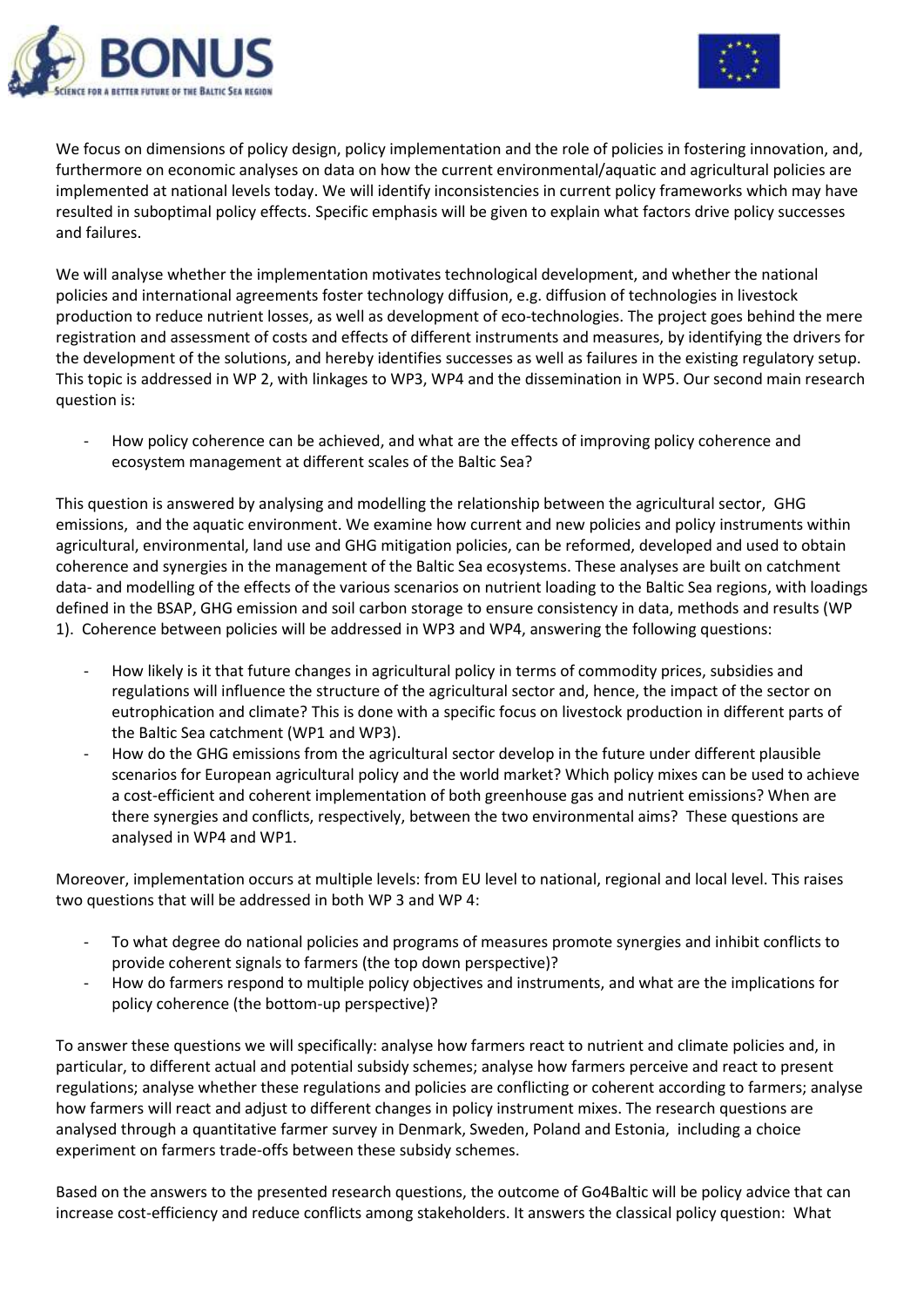



must be done? We present our recommendations as a "BAltic Sea Socio-economic Action Plan", BASAP, pinpointing important steps for policy improvements in the short and long run. The formulation of such an action plan, as well as policy briefs, synthesizes the results for use and discussion among end users; i.e. both decision makers and stakeholders.

## **3) State of the art, theory and methods**

## *Policy coherence*

At the Copenhagen meeting in 2013 the HELCOM contracting parties agreed to further align the implementation of the ecosystem approach to enhance efficiency and reduce conflicts between policies (HELCOM 2013b). Ecosystembased approaches to marine policy require an analysis of the coherence and/or conflicts of sector policies that regulate activities impacting on the marine environment. These policies can be both environmental, infrastructure, planning, economic and structural policies, such as the agricultural policy. Nilsson et al. (2012: 395) define policy coherence "*as an attribute of policy that systematically reduces conflicts and promotes synergies between and within different policy areas to achieve the outcomes associated with jointly agreed policy objectives".* Following Nilsson et al, coherence may be assessed through analysis of policy objectives, policy instruments and implementation practices, the latter referring to the transformation of political intentions into administrative practices. Howlett and Rayner (2007), Gunningham et al. (1998) and Mickwitz (2009) suggest examination of whether policy objectives are coherent, and whether the sectorial policy instruments interact to provide consistent or contradictory behavioural incentives. These frameworks are, however, relatively general and need further development to enhance their empirical applicability.

In Go4Baltic we take a slightly different and more model-oriented route as we develop and apply the integrated concept PECaM, which include policy analysis, agricultural modelling, game-theoretic modelling and integrated ecological-economic catchment modelling tools to analyse the effects of policy mixes and the implementation of measures on nutrient loads, GHG emissions, carbon storage as well as on costs and technological development. The use of these methods and approaches are adjusted to the needs of each of the work-package tasks, and to facilitate interdisciplinary assessment of existing and future policy mixes. Our focus on implementation is specifically directed at the actors' level; the polluters, and more specifically farmers, rather than at the administrative levels. The concept includes models , data sampling and economic and policy analytical approaches at Baltic wide level as well as in case studies across the Baltic Sea regions, to facilitate Baltic wide and comparative analyses of how mixes of these policies, under different assumptions of the future, can be implemented coherent and cost-efficient. We pay specific emphasis to farmers' implementation practices and preferences.

## *Spatial integrated modelling at catchment and Baltic wide levels*

Previous research projects have developed cost-effectiveness models integrating economic and natural science models and methodologies ( Elofsson, 2010; Wulff et al., 2014; Hasler et al., 2012; Hasler et al 2014, Hyytiainen et al., 2014; Ahlvik et al., 2014, Rygnestad et al 2002). This branch of cost-effectiveness model studies identifies how predetermined load reduction targets can be achieved at least cost by appropriate allocation of a range of abatement strategies across spatial locations (e.g., Brouwer and De Blois, 2008). All the mentioned Baltic wide studies conclude that restoring the Baltic Sea will be expensive. If water quality action plans are not built on the most cost-effective distribution of abatement measures, it would be possible to obtain the desired level of water quality improvement at lower total costs. This improvement of cost-effectiveness can be achieved both by shifting the combination of abatement measures and the implementation of measures from one spatial location to another. Unsurprisingly, spatially explicit modelling of abatement effectiveness and abatement cost has therefore proved to be essential for identifying cost-effective combinations of abatement measures (Konrad et al., 2012; Iho, 2005; Iho and Laukkanen, 2012). In the Baltic Sea region this is especially important because of the heterogeneity in catchment characteristics, in land use and agricultural production, the latter being one of the major sources to eutrophication in this region. We will build our integrated catchment modelling on previous experiences with integrated modelling (Hasler et al 2012;2014; Konrad et al 2012) as well as experiences with catchment modelling (Andersen et al., 2014; Thodsen et al 2014), and utilize and improve the models already developed (Kronvang et al 2008). Integrated assessment and modelling (IAM) approaches, combining several quantitative models representing different processes and scales into one framework, allowing for multi scale analysis of environmental, economic and social issues, has been performed by Jansson et al. (2011) to assess land-use changes in EU.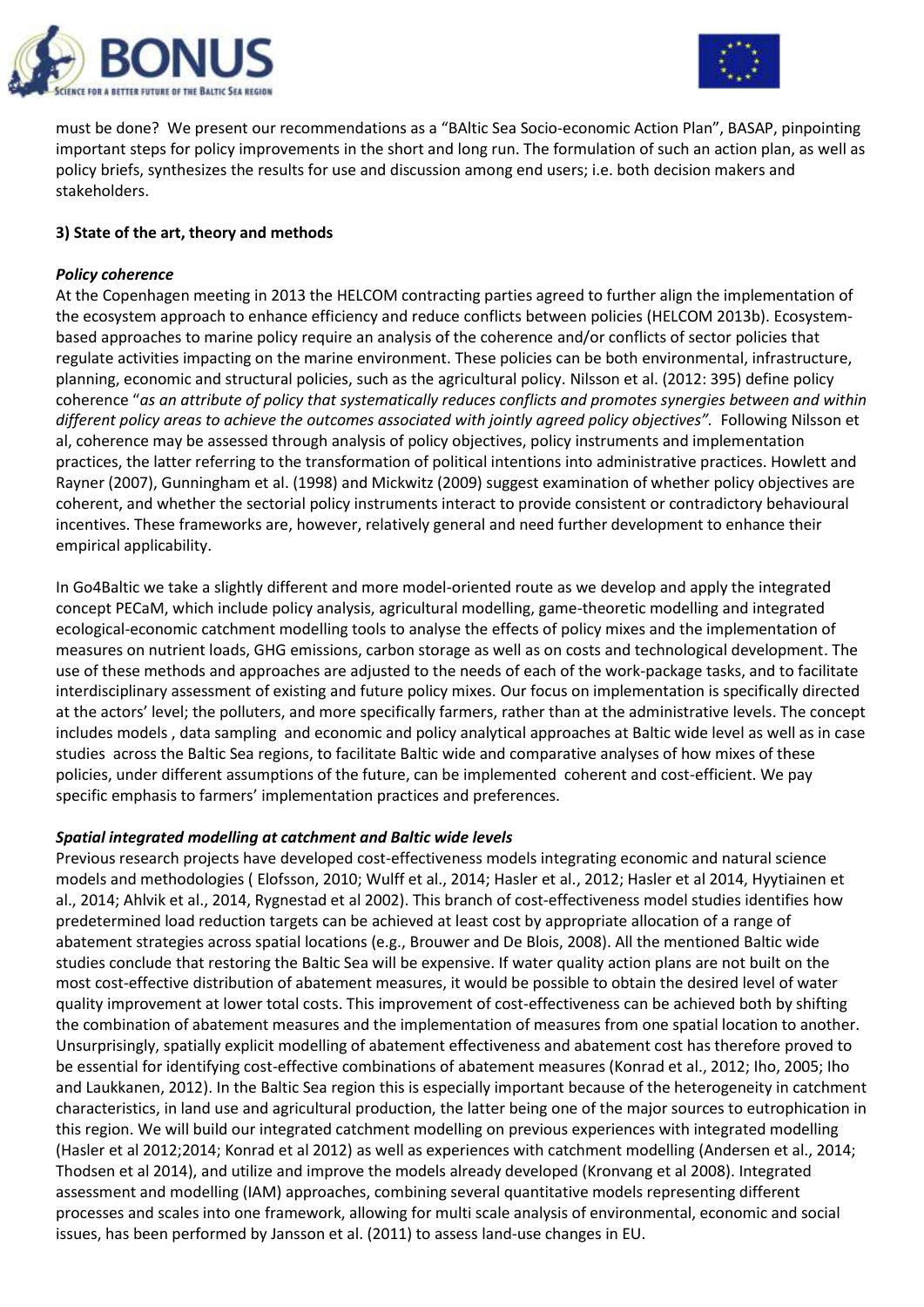



In Go4Baltic we develop a concept, PECaM, with similarities to that in Jansson et al. (2011), but with a stronger focus on the links to policy analysis and with a more specific focus on eutrophication of the Baltic Sea, reductions of greenhouse gas emissions from agriculture, and carbon sequestration. In the WPs as well as for the synthesis we use the models developed by Gren et al. (2013), Ahlvik et al. (2014) and Hasler et al. (2012) separately and integrated. Furthermore, we apply catchment scale models to assess the economic and environmental effects of policies, policy mixes and farmer adaptation in further depth. The spatial scales used in the analyses are further described in section 4b.

## *Policy instruments, implementation at Baltic wide- and farm level spatial scales*

Earlier research on the Baltic Sea has compiled information on the state of implementation of policy instruments; e.g. Eckersberg's (1997) comparison of local use of environmental policy instruments in Nordic and Baltic countries, and more recently Salomon and Sundberg's (2012) analysis of instruments and measures used for nutrient load reductions in the agricultural sector in the Baltic Sea littoral countries. This latter study showed a large variation in implementation levels and efforts, but the study, which was part of the project BalticCompass, did not explore the social and economic determinants or the economic consequences of the measures. Data from this study, as well as other Baltic studies (Baltic Deal, RECOCA (Wulff et al., 2014)), Baltic Manure (Kässi et al., 2013), the EU commissions 'Fitness Check of the Water framework Directive' (EU commission, 2012) and other data sources (Eurostat, national sources) will be applied in Go4Baltic.

Policies influence innovation of new technologies and can reduce costs as can learning-by-doing. Technology adoption and diffusion of agri-environmental measures is investigated by e.g. Fuglie and Kascak (2001) and more recent empirical research, which is mainly applied to the energy sector, has shown that learning-by-doing can have a considerable impact on abatement costs (Berglund and Söderholm, 2006). The general literature on technology diffusion (Blackman, 1999; Geroski, 2000; Keller, 2001), identifies typical processes for the impact of learning and innovation on abatement costs. In Go4Baltic, technology diffusion and innovation will be explored inspired by these studies, using data from the above mentioned sources and statistics, as well as data on number and content of patents.

Studies of adoption of measures and implementation practices of different policies, e.g. agricultural and environmental policies, using experimental approaches combined with quantitative surveys have been increasingly used (Pedersen et al., 2012; Christensen et al., 2011; Beharry-Borg et al., 2012; Broch and Vedel, 2012). Data from such surveys and experiments (choice experiments) can be used to elicit how social and economic factors can explain the implementation, or lack of implementation. This type of approach provide information of farm heterogeneity in decisions and likely implementation strategies under future conditions on changed prices, subsidies and command and control restrictions and measures (Czajkowkij et al 2014).

In Go4Baltic we make a common Farm survey to sample data to answer our questions on how policy mixes are adopted by farmers and how the instruments might influence technology diffusion. Based on initial policy document analysis (e.g ., JRC, 2013; Salomon and Sundberg, 2012) quantitative farmer questionnaires will be developed and used, including choice experiments on different subsidy schemes to explore farmers trade-offs between different policy choices, and scheme characteristics, and to assess the heterogeneity amongst farmers in countries around the Baltic Sea. Latent class models on choice experiment data (Jaeck and Lifran, 2014) can be used to analyse the data and examine conflicts and coherence in policy implementation. This type of surveys and experiments can be directly useful for analysis of policy acceptance and adoption of measures across farming systems and farm types (e.g. farm sizes and intensity), but also as inputs for agent based models and other types of agri-environmental models (Rupf et al., 2012). The Go4Baltic Farm Survey will be made and submitted in WP1, and data from the Go4Baltic Farm Survey will be used in WP2, WP3 and WP4.

#### *International and national cooperation*

The poor environmental state of the Baltic Sea is an international environmental problem and a textbook example of the so called "tragedy of the commons" (Hardin, 1968), where individual countries or agents' independent and rational actions, being in their own self-interest, are not in accordance with the societal long-term interest. An international environmental agreement, such as the HELCOM BSAP is an example of an international policy to overcome this problem. Non-cooperative and cooperative game theories are traditional approaches to investigate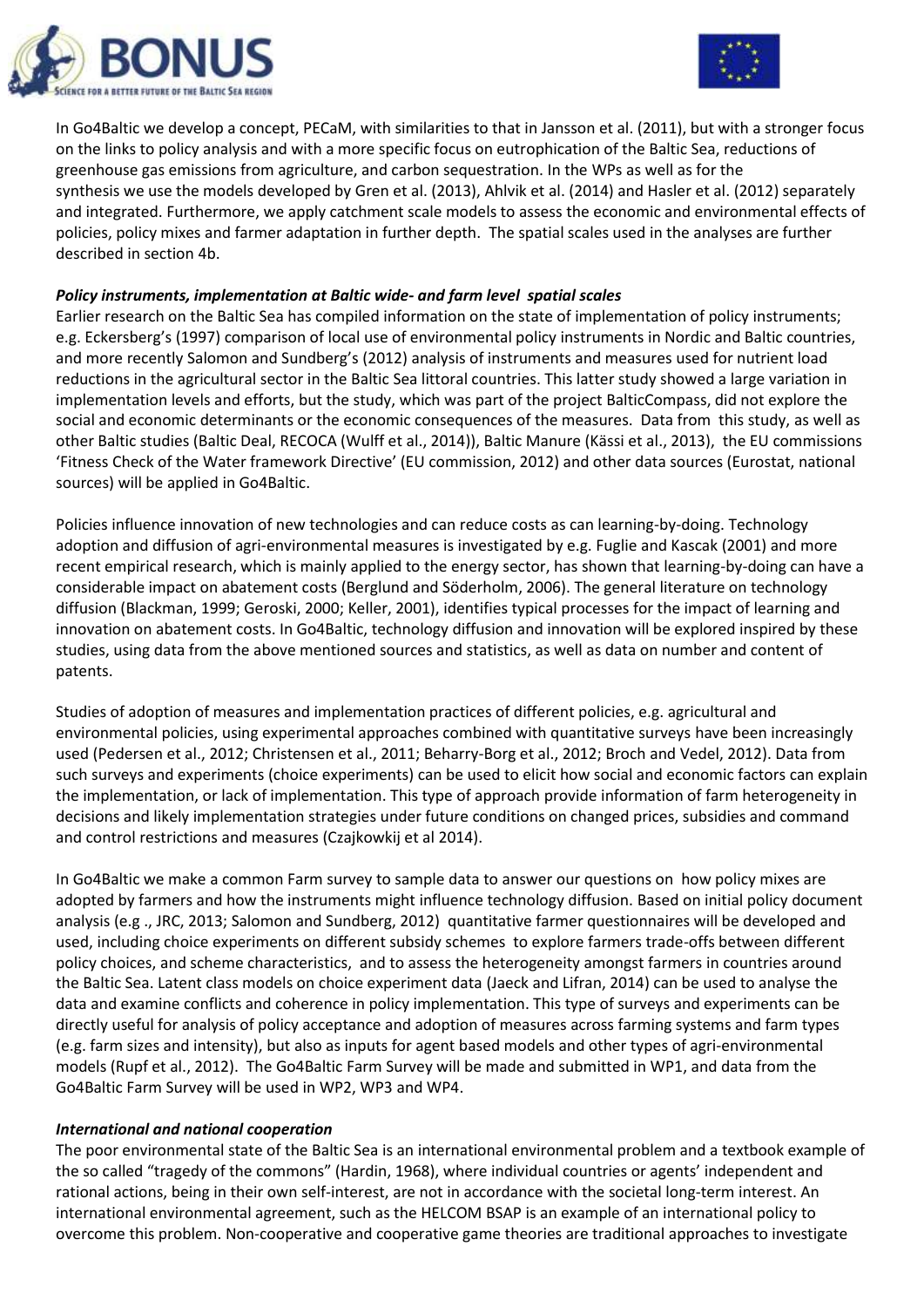



International Environmental Agreements (IEAs) (Finus, 2001; Barrett, 2003). In the regulation of polluting behaviour, time plays a key role, because the credibility and efficiency of regulating policies can only be examined over time. Dynamic game theoretic approaches (Jørgensen et al., 2010; Van Long, 2010) have previously been applied to acid rain and climate change problems, by e.g. Kaitala et al. (1992, 1995), Eyckmans and Tulkens (2003), Dutta and Radner (2009), Ruis and de Zeeuw (2010). However, there are few empirical models of water pollution, and only a couple are applied to the Baltic Sea (Markowska and Zylicz, 1999; Ahlvik and Pavlova, 2013). In Go4Baltic we use the approaches in Markowska and Zylicz (1999), Ahlvik and Pavlova (2013) together with recent results on the distribution of costs and benefits from Ahtiainen et al (2014) and Ahlvik et al (2014).The methodological approaches that together form the PECaM concept used in Go4Baltic is presented in table 1 in section 4.

## **4) Progress beyond the state of art and interdisciplinarity**

## *4a Interdisciplinarity and model framework*

To our knowledge the PECaM type of concept to perform integrated and interdisciplinary analysis of coherence between policies, instruments and implementation processes at both international (Baltic-wide) and lower spatial levels has not been accomplished before. The interdisciplinary concept is novel through (i) the linking of behavioural experience from the past and expectations about future economic and policy development inside and outside the environmental policy arena, (ii) the recognition of the simultaneous importance of strategic considerations that affect policy design at national and international level and dependence of individual farmers' responses to policy design. This approach is feasible to develop and use because it builds on a number of already developed methods and models. The project extends the earlier use of these models by interlinking model output and input, and doing this at a scale which has not been done before. The interdisciplinary approach, together with disciplinary analyses where needed, is necessary to enable analyses of both drivers, causes and effects of policies, instruments and measures, and therefore necessary in the study of how to achieve coherence.

*Policy analysis* is relevant for the assessment of how effective policy mixes and instruments are in reaching the goals, and for providing a deeper understanding of how the policies affects the agents, beyond the economic understanding of agents' response necessary to optimize the economic return. *Economic analysis* is relevant to account for cost-effectiveness, total costs, drivers for innovation and technological change. *Catchment data sampling and modelling* is relevant to model and measure the land-use and resulting emissions to air and water. The methodological contribution is further described under state of the art. The common Farm Survey and the catchment data will be used in many of the WPs, and the cost-minimisation models will also be used in several of the WPs. In table 1 the methodologies (policy analysis, economic and catchment approaches are outlined together with a categorization of how the disciplines are integrated. The use of the methods; for which type of analysis and at which spatial level, is indicated in Table 1.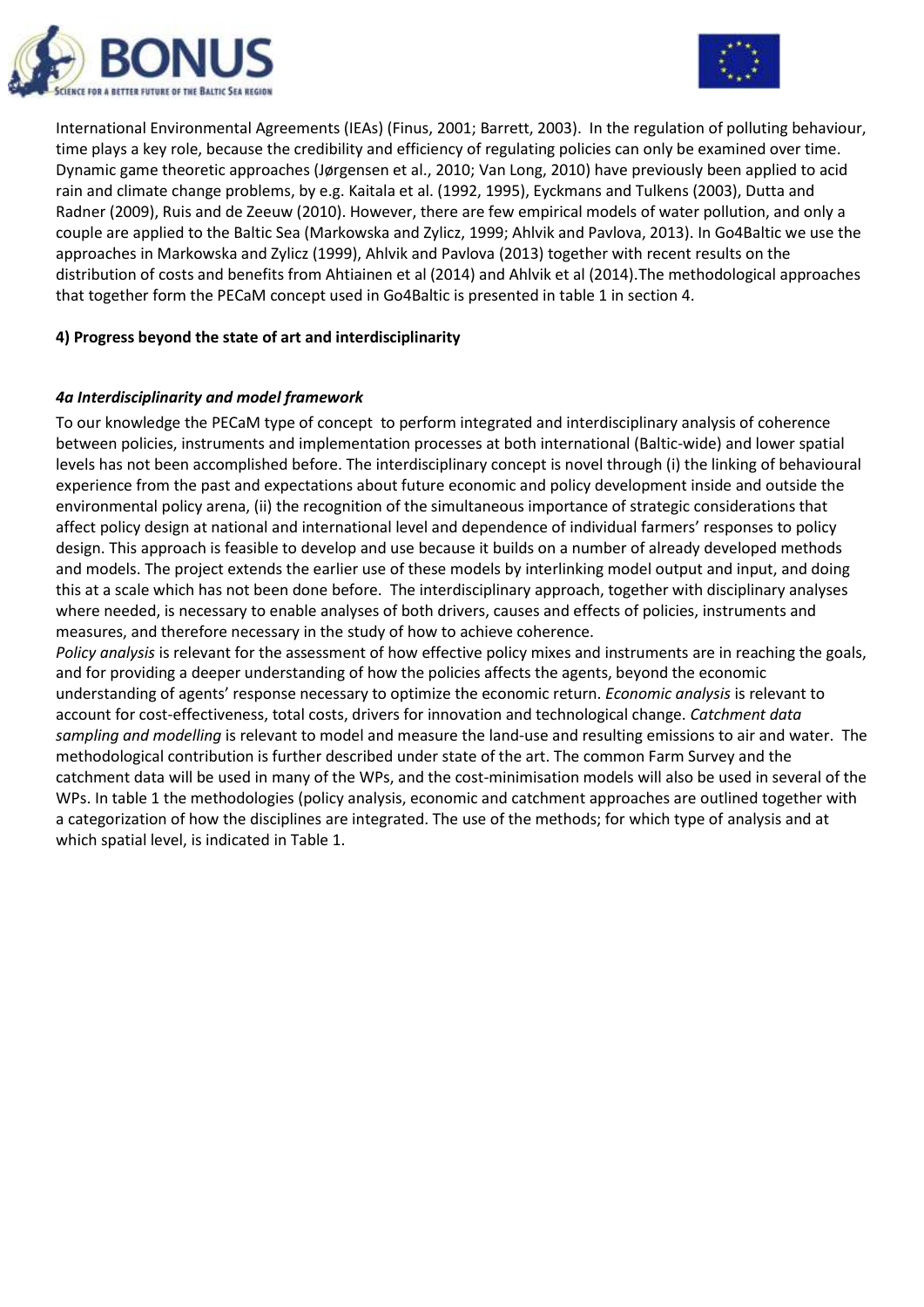



## Table 1. The interdisciplinary and spatial scale characteristics of Go4Baltic

| PECaM methods and approaches to study coherent policies and governance of the Baltic Sea Ecosystems<br>Methodologies and approaches<br>Spatial scale |                                                          |  |                                                                  |                  |               |       |        |           |
|------------------------------------------------------------------------------------------------------------------------------------------------------|----------------------------------------------------------|--|------------------------------------------------------------------|------------------|---------------|-------|--------|-----------|
| Policy                                                                                                                                               | Economic                                                 |  | Catchment/                                                       |                  | <b>Baltic</b> | Nat.  | Catch- | <b>NU</b> |
| analy-                                                                                                                                               |                                                          |  | Land use/hydrology Models                                        |                  | Sea           | level | ment   | TS        |
| sis                                                                                                                                                  |                                                          |  |                                                                  |                  | reg.,         |       |        | 2         |
|                                                                                                                                                      | Sampling of data on implemented                          |  |                                                                  | <b>WP2 &amp;</b> |               | €     | ☝      |           |
|                                                                                                                                                      | policies, analysed by random effect                      |  |                                                                  | 5                |               |       |        |           |
|                                                                                                                                                      | models and cluster analysis                              |  |                                                                  |                  |               |       |        |           |
|                                                                                                                                                      |                                                          |  | Integrated modelling : identification of cost-effective nutrient | WP 1,            | €             | ☝     | ☝      |           |
|                                                                                                                                                      |                                                          |  | abatement: economic abatement costs, nutrient leakage            | 2, 3, 4          |               |       |        |           |
|                                                                                                                                                      |                                                          |  | and load effect functions, spatial catchment data, marine        | & 5              |               |       |        |           |
|                                                                                                                                                      |                                                          |  | models. Optimisation models, Balticwide least cost models.       |                  |               |       |        |           |
|                                                                                                                                                      |                                                          |  | Datasets as input to economic models                             | <b>WP1 &amp;</b> | €             | €     | €      | €         |
|                                                                                                                                                      |                                                          |  |                                                                  | 5                |               |       |        |           |
|                                                                                                                                                      | Game                                                     |  |                                                                  | WP3              | ☝             |       |        |           |
|                                                                                                                                                      | theoretical                                              |  |                                                                  | &5               |               |       |        |           |
|                                                                                                                                                      | models                                                   |  |                                                                  |                  |               |       |        |           |
|                                                                                                                                                      |                                                          |  | CAPRI agricultural sector model integrated with catchment        | <b>WP1,2</b>     | €             | ☝     |        | €         |
|                                                                                                                                                      | modelling, SWAT.                                         |  |                                                                  | ,3 & 5           |               |       |        |           |
|                                                                                                                                                      |                                                          |  | Farm catchment programming models; nutrient load, GHG            |                  |               |       | ₷      |           |
|                                                                                                                                                      | emissions and soil carbon storage effects linked to farm |  |                                                                  |                  |               |       |        |           |
|                                                                                                                                                      | economic models and agent based models.                  |  |                                                                  |                  |               |       |        |           |
| Agent based models                                                                                                                                   |                                                          |  |                                                                  |                  |               |       | €      |           |
|                                                                                                                                                      |                                                          |  |                                                                  |                  |               |       |        |           |
|                                                                                                                                                      | Farm survey and choice                                   |  |                                                                  | All WP           |               | €     | €      |           |
| experiment,                                                                                                                                          |                                                          |  |                                                                  |                  |               |       |        |           |

Figure 1 also illustrates the integrated analysis and modelling, linking natural and social science – the natural environment, policies and market conditions in analyses of agricultural changes, farm decisions, changes in land use and effects on water environment and climate gas emissions.



Adapted after Bateman 2011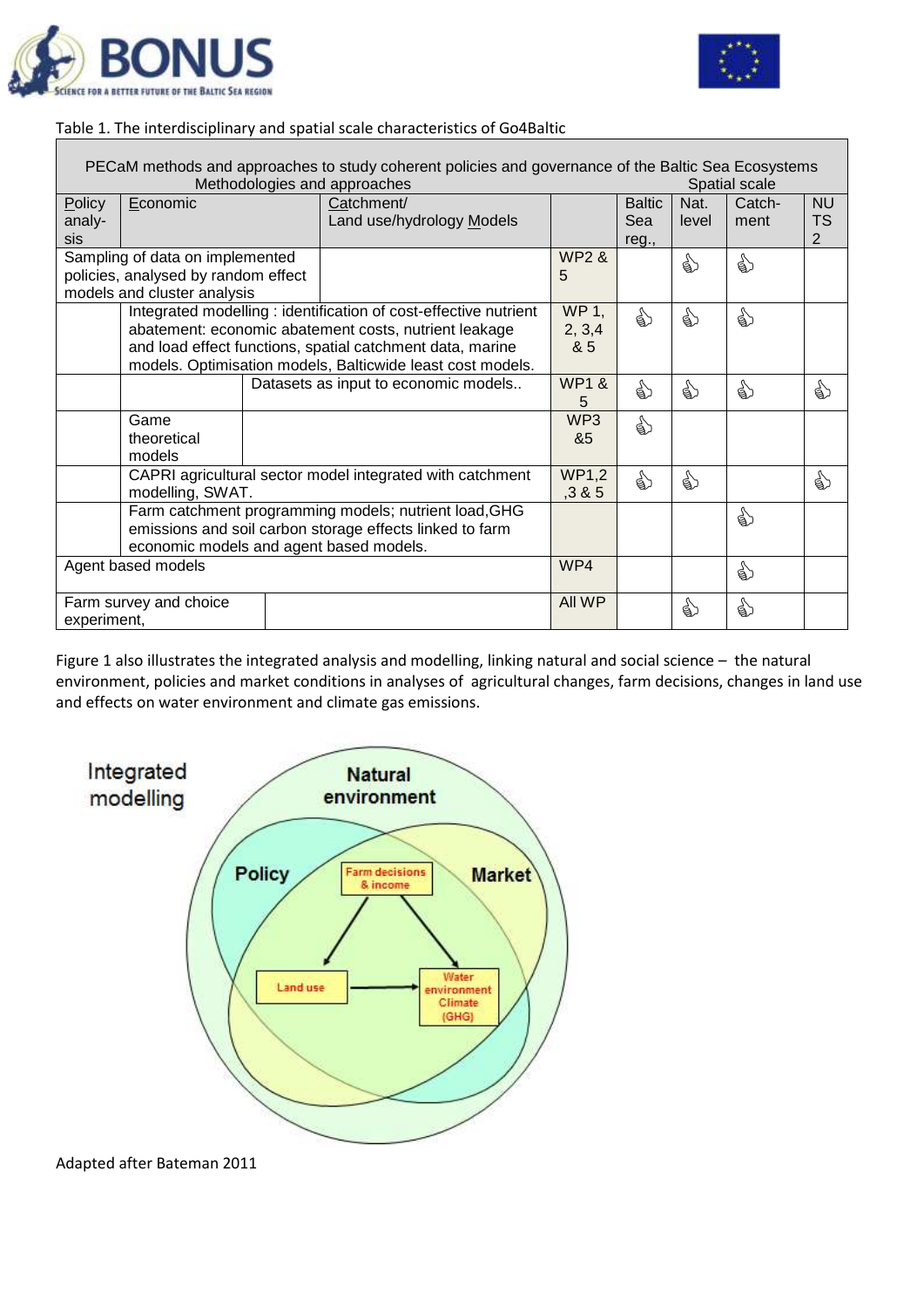



As can be seen from Figure 1 land-use, and hence land-use data,are important when linking natural and social science in this domain. Land-use data include data on crop allocation, livestock production, fertilisers etc. The spatial scales and the use of catchment data and analyses will be further explained in section 4b.

## *4b. The scale of the analyses, the use of catchment data and ability to generalise results*

The analyses and modelling in Go4Baltic will use land use data as well as data on agricultural technologies and performance at different spatial scales, as presented in Table 1 – from Baltic-wide scale to small catchments. The map in Figure 2 presents a map of the regions and catchments that will be used for analyses,as presented in Table 1: The 7 Baltic Sea regions (corresponding to the Baltic Sea regions in Table 1), the 9 littoral countries around the Baltic (corresponding to the national level in Table 1), the 22 catchment s (drainage basins), and the 117 sub-catchments of the Baltic sea area (corresponding to Catchment scale in Table 1). The NUTS2 regions are not shown at this map.

**Figure 2.** The 7 Baltic Sea regions , the 9 countries, 22 drainage basins and 117 subcatchments



*Abbreviations: [Bothnian Bay (BB), Bothnian Sea (BS), Gulf of Finland (GF), Gulf of Riga (GR), Baltic Proper (BP), Danish Straits (DS) and Kattegat (KT)] and the 22 main drainage basins [Germany into Baltic Proper (DE-BP), Germany into Danish Straits (DE-DS), Denmark into Baltic Proper (BP-DK), Denmark into Danish Straits (DS-DK), Denmark into Kattegat (KT-DK), Estonia into Baltic Proper (BP-EE), Estonia into Gulf of Finland (GF-EE), Estonia into Gulf of Riga (GR-EE), Finland into Bothnian Bay (BB-FI), Finland into Bothnian Sea (BS-FI), Finland into Gulf of Finland (GF-FI), Lithuania into Baltic Proper (BP-LT), Latvia into Baltic Proper (BP-LV), Latvia into Gulf of Riga (GR-LV), Poland into Baltic Proper (BP-PL), Russia into Baltic Proper (BP-RU), Russia into Gulf of Finland (GF-RU), Sweden into Bothnian Bay (BB-SE), Sweden into Baltic Proper (BP-SE), Sweden into Bothnian Sea (BS-SE), Sweden into Danish Straits (DS-SE), Sweden into Kattegat (KT-SE)].*

Figure 3 illustrates the differences in fertilizer inputs and use of nitrogen in feed between the 117 catchments. Blue and green colours represent low inputs per ha, while red, orange and yellow colours represent high inputs per ha. The maps indicate the potentials of studying differences in farm structure, technological development and policy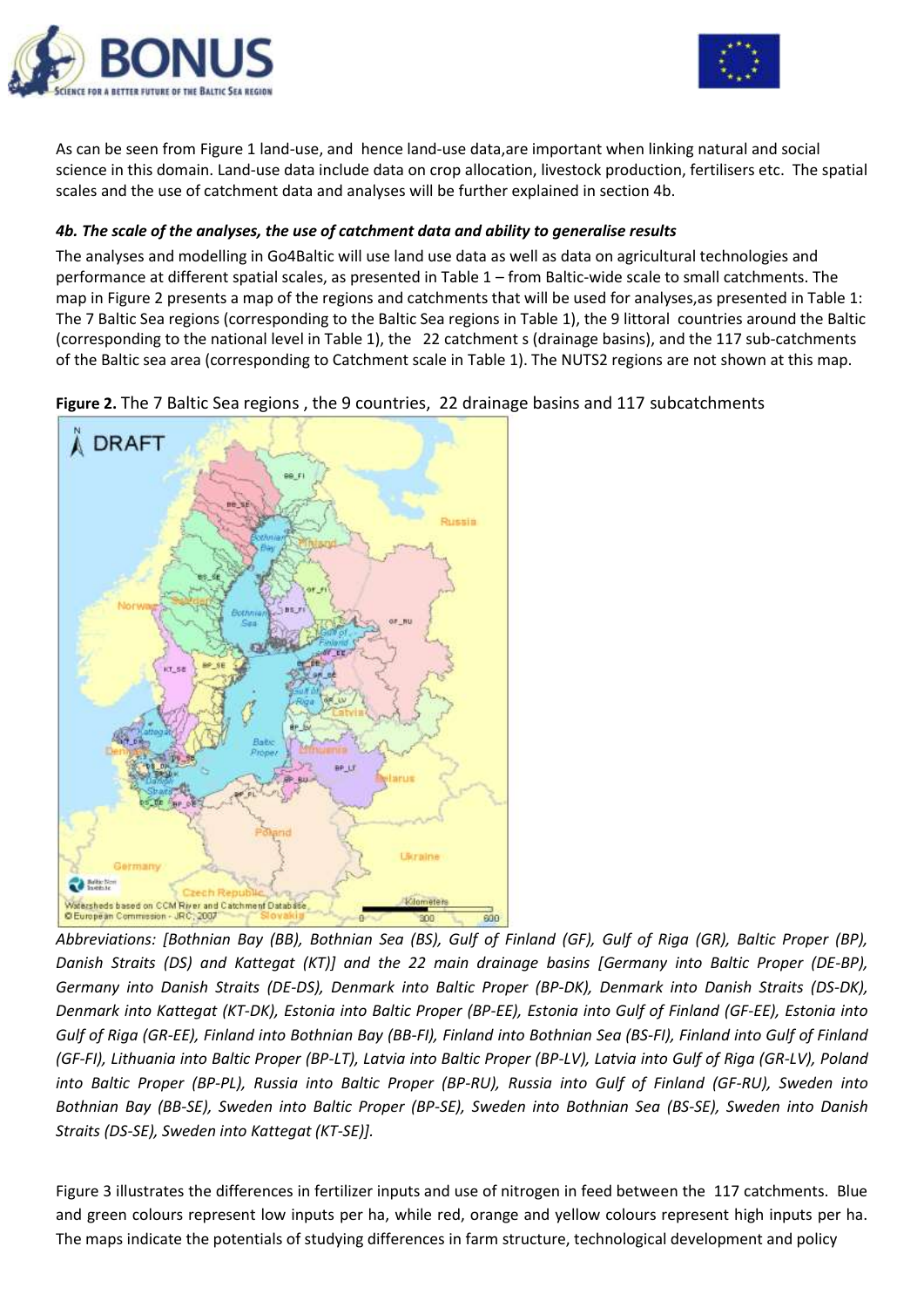



implementation at catchment scale because of the large heterogeneity between these catchments. This heterogeneity is important to take into account in the analyses of how policies and instruments to regulate nutrients and greenhouse gases, work.

Figure 3: Fertiliser N and N in feed in the 117 Baltic catchments.-



Source: Humborg C., personal communication, January 2015. Based on NANI calculations (Wulff et al 2014).

Figure 4 further illustrates the scale of the different analyses in Go4Baltic.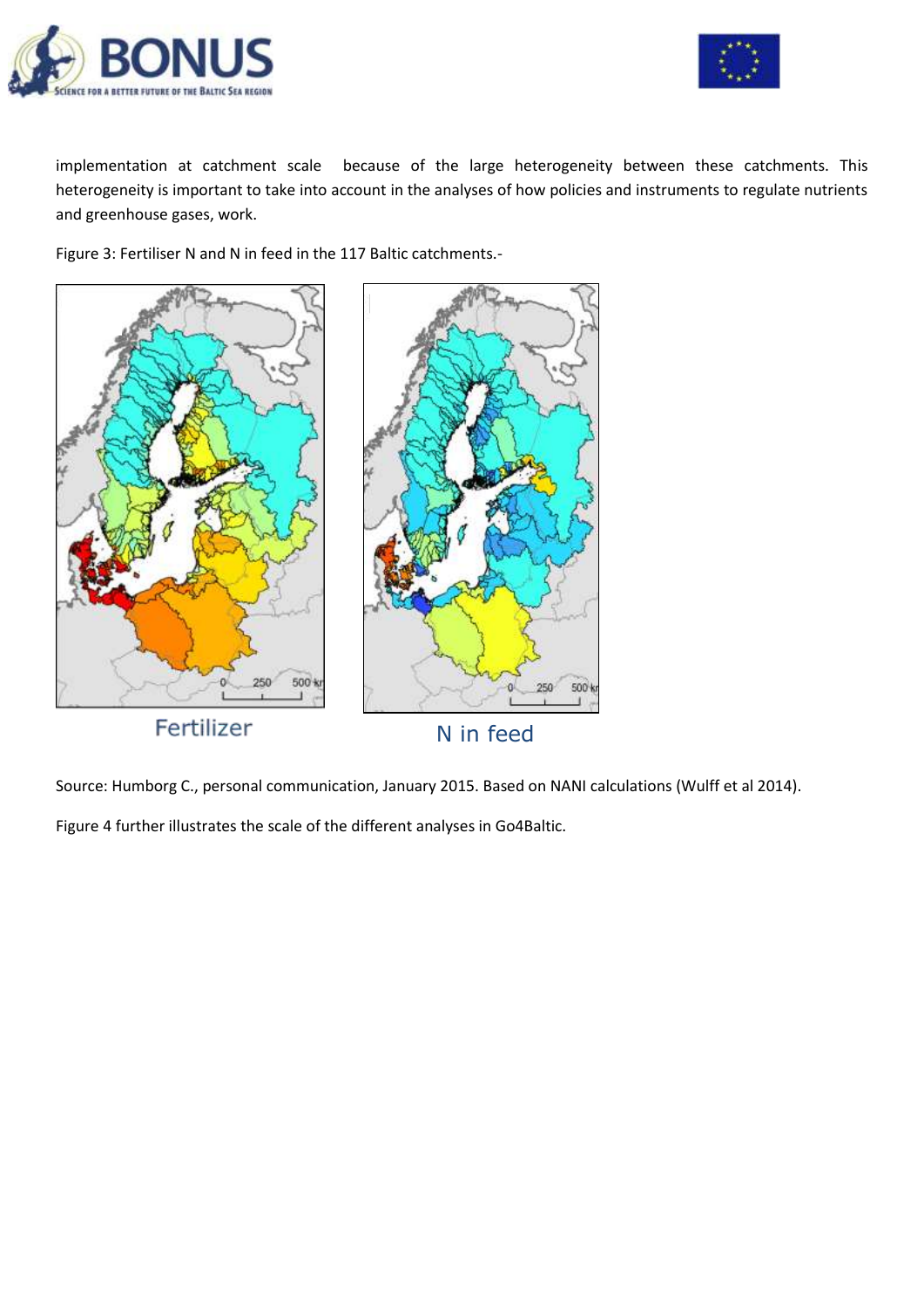



## Figure 4: Geographical location for the analyses in Go4Baltic



The **left hand side of Figure 4** illustrates that we will combine data at the 10 km 2 grid scale and *117 catchment scale* and update these data sets for studying cost-effectiveness, synergies and conflicts between policies at the Baltic wide level , using these data sets and already developed models (cost.minimisation models and the model CAPRI, see further description in WP1). The datasets were initially sampled in the BONUS project RECOCA , but will be updated and further developed.

Moving against the right side of the Figure 4 the maps illustrate that we will also analyse reasons and motivation factors for e,g. technology diffusion at *national level*s(see WP2), but with an aim to discuss the findings in a Baltic wide setting. Instruments to motivate manure trading will also be studied at national scale (WP3), also with the aim to discuss the usefulness, cost-effectiveness etc- of this instrument in the countries around the Baltic Sea .

A Farmer survey, shown in the right hand side, is planned for the four countries Poland, Estonia, Sweden and Denmark. The countries are chosen because they represent different farming structures and adoption of technologies relevant for nutrient utilisation, and therefore the data from this survey will enable comparisons between these countries. This Farmer survey will be developed in WP1 and used in WP2,3, and 4, and therefore used for the analyses of coherence between policies in these countries, but possibilities for generalisation will be discussed. Covering these 4 different countries, which are different with respect to agricultural production and structure, as well as natural conditions, the results from the Farmer survey can be linked to the catchment data for the 117 catchment further qualifying this updated data set. This will provide new knowledge and far more detailed and geographically distributed information than what is presented in Figure 3.. It would have been ideal if all countries could be covered in the survey, both for the purpose of generalisation and for comparison between countries and areas. Due to budget restrictions this is however not possible. Attempts will be made to apply for additional resources to extend the number of countries covered by this survey, and positive indications have been achieved from the BalticEye project, who are interested in collaboration on this survey.

Together with the Baltic wide catchment analyses, WP1 , WP2 and WP3 aim to explore technology adoption, farmers' perceptions and behaviour and the mechanisms of policy adoption and incentives more in detail at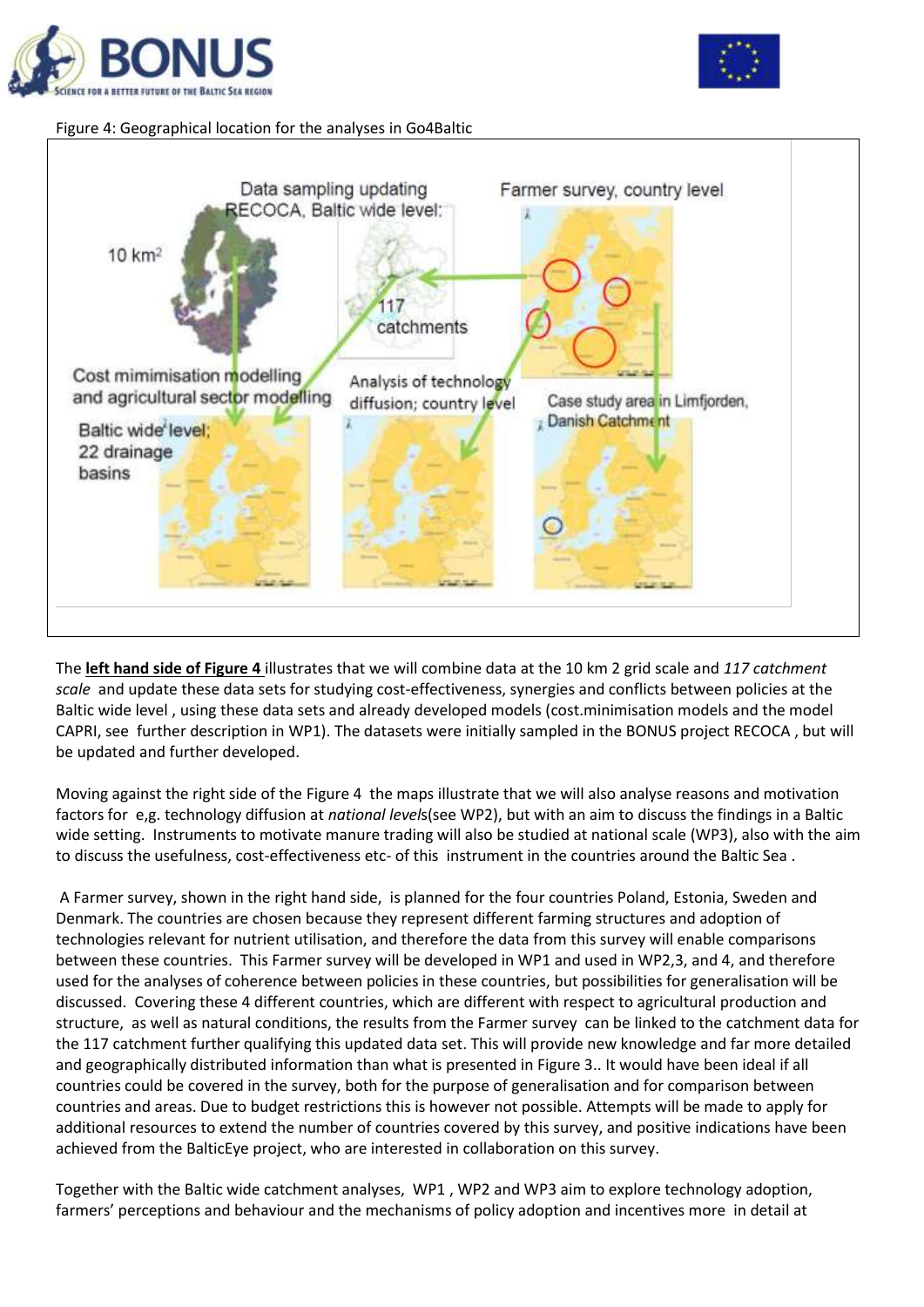



different spatial scales, further explained in the WP descriptions. These issues will also be investigated by applying more theoretical modelling (WP4), which has relevance at a general level.

In the right hand side of Figure 4, a map shows the countries where the farmer surveys will be conducted. In the lower right hand side of figure 4 a map showing that detailed agent based modelling (ABM) of instrument and measures adoption will be performed in a Danish catchment (WP4). The ABM study will only be performed in this Danish catchment as it is very time-consuming and resource demanding to set up the data for such a model. The results will however be discussed comparing the farm structure and natural conditions of this catchment to other intensive agricultural areas around the Baltic. With use of the results from the Farmer survey more general findings regarding policy instruments, coherence and potential synergies and conflicts will be discussed. The agent based model study is further described in WP4.

The spatial scales, details, expected outcomes and policy relevance of the parts of Go4Baltic are further explained in the WP descriptions.

## **5) Relevance to the thematic content of the call, contribution in producing expected outcomes specified for the themes addressed**

The main theme addressed by Go4Baltic is theme *4.1.:" Governance structures, policy performance and policy instruments ".* The project focuses on the present coherence and conflicts between agricultural, climate mitigation and environmental policies, as well as on improving the future policy coherence. By developing an integrated model and analysis concept we will provide scientific results and recommendations for advice on the optimal and coherent policy mixes in different policy settings and at different scales of time and space, as requested in the call. As a product to end-users we will develop and present a "Baltic Sea Socio-economic Action Plan", synthesizing the project results, conclusions and ideas into recommendations for how coherent and cost-efficient policies can be achieved.

Three supplementary themes in the call are found relevant for Go4Baltic:

*2.1. Natural and human-induced changes in catchment land cover patterns, including the role of e.g. agriculture, forestry and urbanization:* The expected outcome from the project relevant for this theme is use and further extension of the comprehensive datasets from the BONUS project RECOCA and a further extension of these data and models, to enable modelling and measurement of how natural characteristics, such as soil types and retention; as well as human activities and pressures, affect the nutrient loads to the sea, the GHG emissions and the carbon storage. The data and models will be used to explore how scenarios for land-use changes, changes in use of inputs etc driven by changes in policies, subsidies etc. affect the nutrient loading, GHG emissions and carbon storage.

*2.4. Eco-technological approaches*: are analysed in in terms of how policies can create incentives for the use of ecotechnical approaches such as wetland construction and compensation mussel production in fjords in order to take up excess nutrients from the fjord and pumping oxygen into the sediments in the sea. In WP2 and WP4 we analyse the adoption of wetlands (restored and constructed ponds) and in WP2 we analyse the incentives for mussel production and pumping sediments. These analyses are built on analysis of literature – not new experimental studies.

*4.2. Ecosystem services*: Payment for nutrient and carbon regulating ecosystem services are analysed. The integrated concept is also suited to be linked to marine models and valuation of cultural and provision ecosystem services, but this is not a direct part of the project. It can however be achieved by linkage to Ecosystem services projects (TEEB Baltic, Ahtiainen et al., 2014), although it will not be linked in the present project.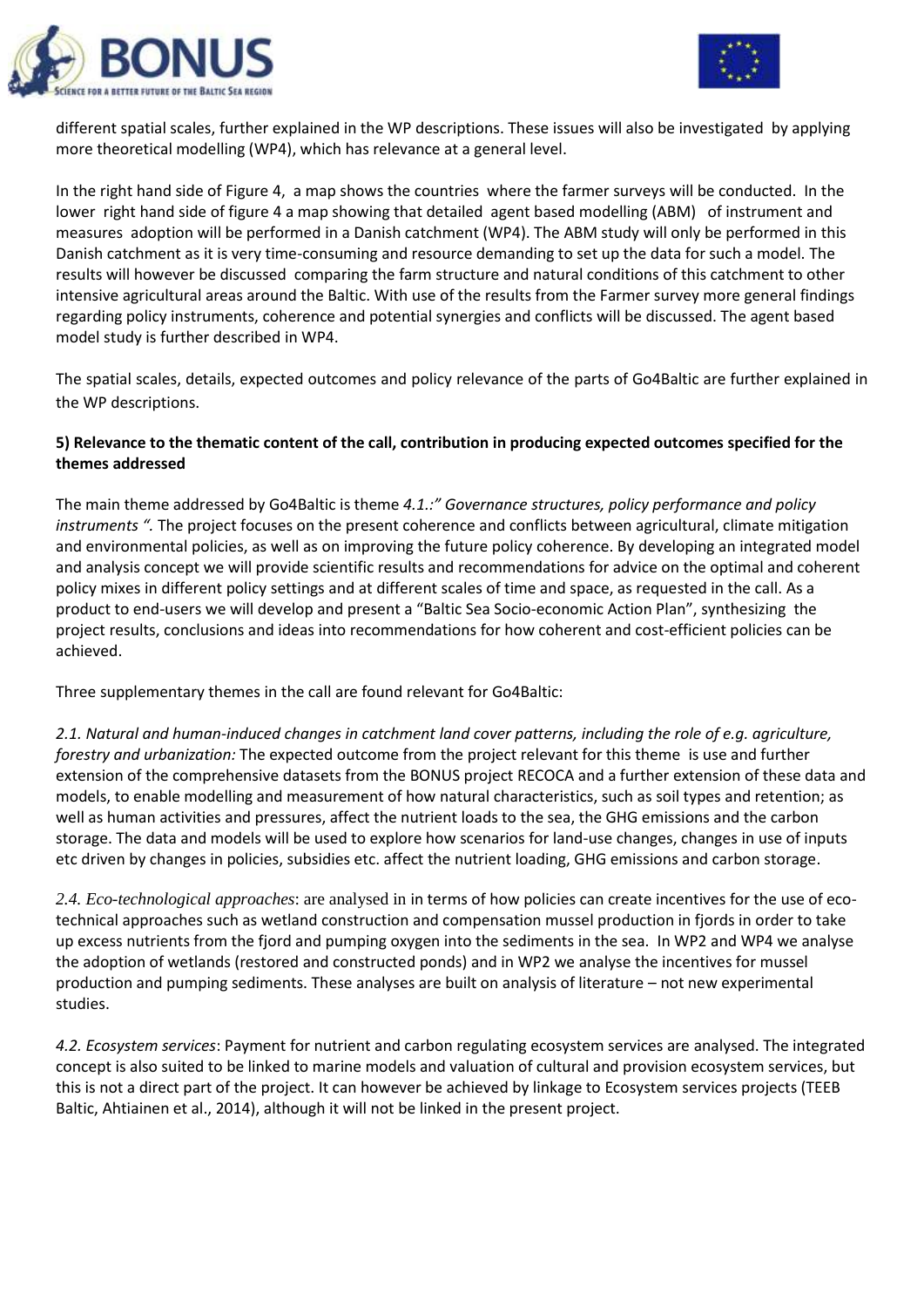



## **6) Table 2. List of work packages .**

| <b>WP</b><br>no. | Work package title                 | Type of<br>activity | Lead<br>appli-<br>cant,<br><b>No</b> | Lead appli-<br>cant abbre-<br>viation | <b>Personmonths</b> | <b>Start</b><br>month | End<br>month |
|------------------|------------------------------------|---------------------|--------------------------------------|---------------------------------------|---------------------|-----------------------|--------------|
| $\mathbf 1$      | Assessment of catchment data,      | <b>RTD</b>          | 1                                    | AU                                    | 29,5                | $\mathbf{1}$          | 35           |
|                  | nutrient loads to sea regions and  |                     |                                      |                                       |                     |                       |              |
|                  | socio-economic response            |                     |                                      |                                       |                     |                       |              |
| $\overline{2}$   | Development and adoption of        | <b>RTD</b>          | $\overline{2}$                       | <b>SLU</b>                            | 58,7                | 1                     | 35           |
|                  | policy and technology              |                     |                                      |                                       |                     |                       |              |
| $\overline{3}$   | Agricultural and environmental     | <b>RTD</b>          | $\overline{4}$                       | <b>LUKE</b>                           | 61                  | $\mathbf{1}$          | 35           |
|                  | policy instrument coherence-at     |                     |                                      |                                       |                     |                       |              |
|                  | farm and agricultural sector level |                     |                                      |                                       |                     |                       |              |
| 4                | Coherence of Climate and aquatic   | <b>RTD</b>          | 3                                    | UH                                    | 61,5                | $\mathbf{1}$          | 35           |
|                  | policies                           |                     |                                      |                                       |                     |                       |              |
| 5                | Synthesis and formulation of       | <b>OTHER</b>        | $\mathbf{1}$                         | AU                                    | 22,9                | $\mathbf{1}$          | 36           |
|                  | recommendations for "A Baltic Sea  |                     |                                      |                                       |                     |                       |              |
|                  | Socioeconomic Action Plan".        |                     |                                      |                                       |                     |                       |              |
| 6                | Management                         | <b>MGT</b>          | $\mathbf{1}$                         | AU                                    | 12                  | 1                     | 36           |
|                  |                                    |                     |                                      | Total:                                | 245,6               | $\mathbf{1}$          | 36           |

## **7) Work package descriptions**

| Work package number             |                                                                        | Start date or starting event: | Month 1    |      |    |             |       |  |
|---------------------------------|------------------------------------------------------------------------|-------------------------------|------------|------|----|-------------|-------|--|
| Work package title              | Assessment of catchment data, nutrient loads to sea regions and socio- |                               |            |      |    |             |       |  |
|                                 |                                                                        | economic response             |            |      |    |             |       |  |
| <b>Activity type</b>            | <b>RTD</b>                                                             |                               |            |      |    |             |       |  |
| <b>Participant number</b>       |                                                                        |                               |            | 4    |    | b           | All   |  |
| <b>Participant abbreviation</b> | AU                                                                     | UН                            | <b>SLU</b> | LUKE | WU | <b>SEIT</b> | Total |  |
| Person months per participant:  | 29,5<br>18,5<br>0<br>4                                                 |                               |            |      |    |             |       |  |
|                                 |                                                                        |                               |            |      |    |             |       |  |

#### **Objectives**

 Provide consistent data on land-use and agricultural management in the Baltic Sea drainage basin (10 km grid scale and regional scale) for baseline and socio-economic scenarios.

- Model results on least cost solutions for BSAP (Link to WP2, WP3, WP4 and WP5).
- Translate socio-economic scenarios into resulting effects on agricultural nutrient losses and loads to the sea regions (Link to WP2, WP3 and WP5).
- Make a Go4Baltic farm survey to sample data on farmers' choices of measures and policies, with focus on fertiliser application and use
- Translate socio-economic scenarios into resulting effects on soil organic carbon storage and GHG emissions (Link to WP4 and WP5).

## **Description of work**

**Task 1.1: (AU)** *Developing data sets.* WP1 will establish common baseline data sets covering the entire Baltic Sea region to be used throughout the project on agricultural production, GHG emissions, and the nutrient load of the Baltic Sea. Data will be provided on a detailed (10 km) grid and at an aggregated level (NUTS2). The data set constructed in the RECOCA project for the year 2005 (Andersen et al., 2014) will be updated to 2013 using regional, national and EU statistics. Andersen et al. (2014) divided the Baltic Sea drainage basin (1.7 mio. km<sup>2</sup>) into 10 km grid cells and described land use and agricultural practices for each cell. The data set is geographically linked to soil data (HWSD, 2008) and climate station data (JRC, 2012). Furthermore, the data set is linked to estimates for nutrient retention in ground water and surface waters disaggregated into 117 river basins/catchments around the Baltic (Wulff et al., 2013).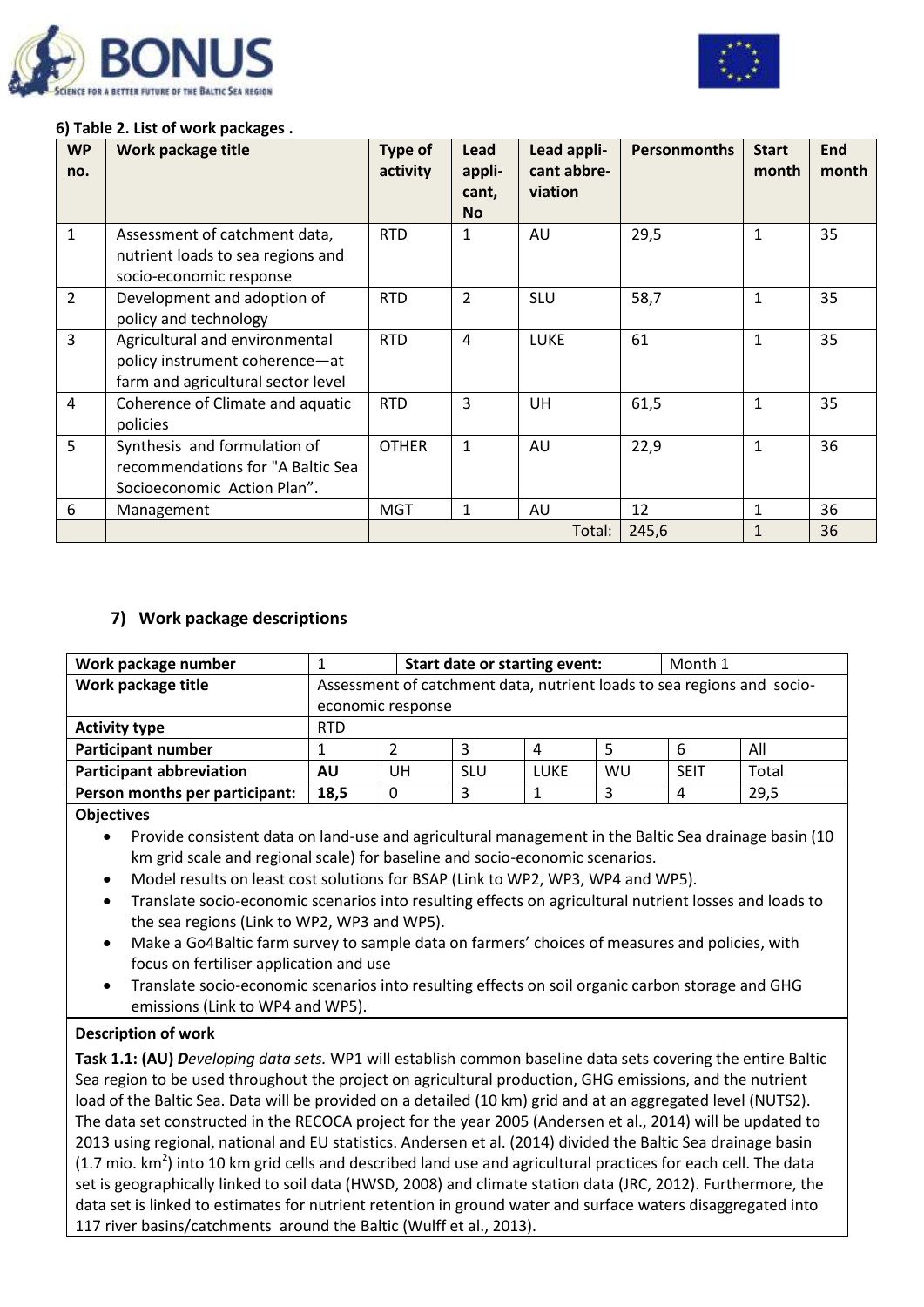



**Task 1.2: (SLU, AU)** *Effects of socio-economic scenarios.* Farm type specific nutrient balance outputs from the CAPRI model scenarios (Jansson and Heckelei, 2011; Kempen et al., 2011) (linked to WP 3) will be formatted to inputs to agricultural nutrient loss models (Wulff et al., 2014) and subsequently routed through groundwater and surface water retention systems yielding a resultant loading of the Baltic Sea. For nitrogen, the rootzone nitrogen leaching function developed by Andersen et al. (2014) will be re-formulated and reestimated to make it compatible with CAPRI outputs. For phosphorus, no general loading model linked to phosphorus balances exist. WP1 will construct a data set of model simulations of catchment responses to increasing inputs of agricultural phosphorus with the process-based model SWAT (Neitsch et al., 2011) taking into account relevant phosphorus loss transport pathways (surface and subsurface). The model simulations will be performed using existing SWAT model set ups for type watersheds in the Baltic Sea drainage basin (Thodsen et al., 2014). From this data set, using multivariate statistics, WP1 will seek to develop a general phosphorus loading function which can be linked to CAPRI outputs. Effects on GHG emissions at farm type level and regional level will be estimated by the CAPRI model and aggregated to Baltic Sea drainage basin level (Jansson et al., 2010). Effects on soil organic carbon storage will be estimated using IPCC tier 2 methods (regional level) supplemented by national research.

**Task 1.3. (AU,** , SEIT, WU, SLU) *The Common Go4Baltic Farmer survey***.** A questionnaire based survey, will be developed and submitted to representative samples of farmers in Denmark, Sweden, Poland and Estonia. A study by the EC (JRC 2013) reviews a catalogue of measures, e.g., buffer strips, wetlands, reduced fertilization and other measures, and describe barriers, costs and effects of implementation as perceived by river basin managers in the involved countries (Sweden, Denmark, Finland, Estonia and Poland). The JRC reviewed perception of farmers' barriers towards participation in the schemes too. However, the JRC study did not interview farmers directly, and did not enter into the complex decisions and trade-offs between e.g. agricultural production and environmental protection when several, sometimes conflicting, subsidy schemes are available for the farmers. Also farmers differ in terms of e.g. farming systems, farm size and production intensity and this may influence uptake. In The Go4Baltic Farmer survey we will analyse these complex decisions through quantitative questionnaires where we will ask farmers questions about their use of subsidy schemes and how they respond to other policy instruments, but unlike e.g. JRC (2013) and the Baltic Compass project (Salomon and Sundberg, 2012) we will explore how farmers perceive the incentives embedded in the policy instruments and how they make trade-offs between them, by asking farmers directly, instead of asking e.g. river basin managers. The development of the survey will be based on document analysis, qualitative interviews with farmers and the consortiums existing knowledge on farmer incentives. Existing subsidy programmes in the WFD River Basin Management Programme (RBMP/Programme of Measures (PoM)); the agri-environmental subsidies in the CAP pillar II and the payments in the CAP pillar I will be analysed, as well as hypothetical subsidy schemes as they could look like in the future. The survey will, in addition to the quantitative (closed) questions on farmers' actual choices between existing subsidy types and measures also include a choice experiment (CE) (Czajkowskij et al 2014). The CE presents farmers for hypothetical alternatives where subsidies and related measures are combined, and farmers are asked to choose their preferred alternative (Christensen et al., 2011; Beharry-Borg et al., 2012). From this experiment, farmers' willingness to accept to implement measures if they get paid a certain amount (which is specified in the choice sets), and their trade-offs between specific attributes in the scheme (e.g. contract length), and between other programmes, can be elicited. The survey will also include questions on storage of manure and on application of fertilizers and manure (amounts, timing, application methods) as this type of quantitative information is generally not available. The survey and the included choice experiment will be set up, tested and submitted as part of this task. The resulting data will be used in various ways in WP2, WP3 and WP4.

**Task 1.4.** (**AU,** SLU, LUKE) *BSAP least cost solutions.* Data from task 1.1. will be used for updating of costminimization models for the entire Baltic Sea basin, and linked to task 1.2. Consistent cost-minimization modelling will be performed with models developed in Gren et al. (2013), Ahlvik et al. (2014) and Hasler et al. (2014). The different least cost solutions with the three models (Gren et al 2013, Hasler et al 2012 and Ahlvik et al 2014) will be analysed and discussed with respect to the different model assumptions' and their importance for the least cost solutions, the distribution of measures, and the potential interpretation for nutrient trading between Baltic Sea countries. Furthermore the model used in Gren et al. (2013) and Hasler et al. (2012) will be merged to utilize the novelty of them in terms of number of measures and dynamics (Gren et al., 2008, 2013) and spatial features (Hasler et al., 2012).

The results of the cost-effectiveness modelling and CAPRI scenarios will be disseminated in a report and in a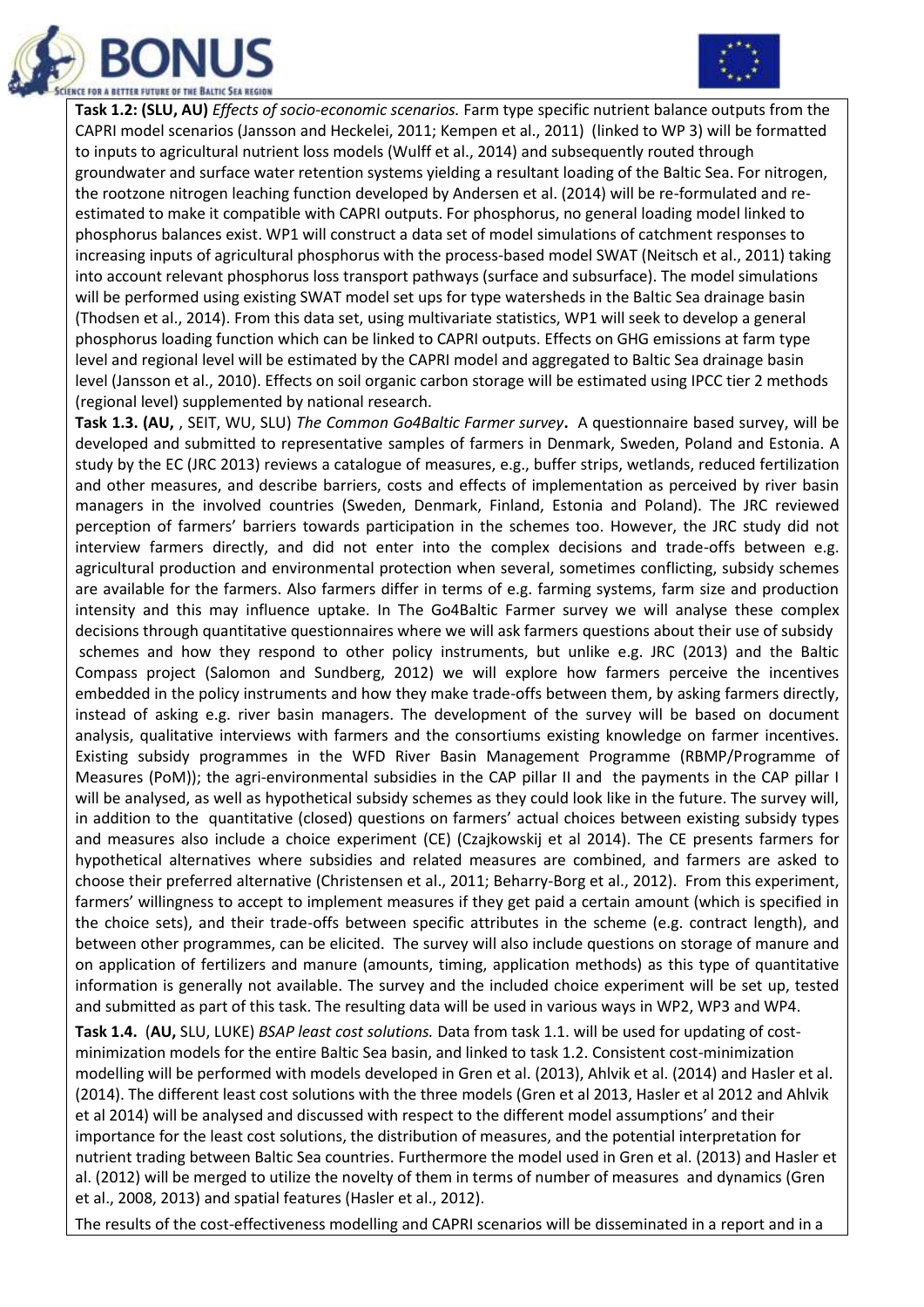



policy brief, and the results of the WP will be synthesised for the report "A Baltic Sea Socio-economic Action Plan ".

#### **Deliverables**

D1.1. *DB:* Data sets on land use and agricultural management available for WP 3 and 4, M12

D1.2. *DB:* Dataset from Farm survey established , DK, SE, EE and PL. M12.

D1.3. *DB*. Data sets on land use and agricultural management available for the wider research community via the BONUS portal. M24.

D1.4: *RE*: Report on effects of socio-economic scenarios on nutrient loading and resulting loads to Baltic sea regions, and on GHG emissions and soil organic carbon storage. M24.:

D1.5: RE: Report comparing least cost results from three Baltic wide models; lessons learnt for advice to endusers. M25.

D 1.6. *PP:* Policy brief describing CAPRI scenario results for nutrient loads and marine water quality, as well as cost-effectiveness results for BSAP. M25.

D1.7: *PP:* Final input text to the report "A Baltic Sea Socio-economic Action Plan". M35.

| Work package number             |                                                   | <b>Start date</b> |            |             |     |             | Month 1 |  |  |
|---------------------------------|---------------------------------------------------|-------------------|------------|-------------|-----|-------------|---------|--|--|
| Work package title              | Development and adoption of policy and technology |                   |            |             |     |             |         |  |  |
| <b>Activity type</b>            | <b>RTD</b>                                        |                   |            |             |     |             |         |  |  |
| <b>Partcipant number</b>        |                                                   |                   | 3          | 4           |     | b           | All     |  |  |
| <b>Participant abbreviation</b> | AU                                                | UH                | <b>SLU</b> | <b>LUKE</b> | WU  | <b>SEIT</b> | Total   |  |  |
| Person months per participant:  | 6                                                 |                   | 47         | 4           | 0,7 |             | 58,7    |  |  |
|                                 |                                                   |                   |            |             |     |             |         |  |  |

#### **Objectives**

- Investigate the cost-effectiveness of aquatic policies that countries have adopted
- Examine whether Baltic Sea policies on international and national level have led to innovation of new technologies which could potentially reduce abatement costs
- Examine to what extent innovations and increased experience with abatement technologies can be expected to significantly reduce costs of complying with Baltic Sea targets.

## **Description of work**

**Task 2.1:** (**SLU**, AU, LUKE) *Reasons for and consequences of countries choice of policy instruments.*  The first task is to investigate determinants and consequences of countries choice of policy instruments. The stringency of environmental policy can be expected to depend on environmental, social and economic conditions, such as the severity of the environmental problem, the influence of different stakeholders on policies, the presence of corruption and democracy, the economic importance and state of the affected sector, and political culture and tradition (Pellegrini and Gerlagh, 2006)). The economic and environmental consequences of the policy regime depends on the stringency of the regime (Esty and Porter, 2005), the design of policy instruments and the type of economic activities to target with the instruments (Harrington et al., 2000).

 We aim to use existing data on the state of implementation of policies and measures to reduce eutrophication (e.g. Salomon and Sundberg 2012), in combination with data that will be collected about social and economic factors in the different countries, which can be expected to affect implementation. Agricultural policies aimed at supporting farmer income and production, can potentially have a detrimental impact on emissions. Higher agricultural subsidies to environmentally damaging activities imply that stringency of environmental policies and instruments must be higher to reach the same emission reduction. The described types of data are used to analyse the social and economic determinants of policy stringency for different priority measures in the Baltic Sea countries.

The analyses will be carried out at both micro- and macro level. At the micro level, the common Go4Baltic Farm survey will be carried out and used in this task (cf. Task 1.3., WP1). The survey includes both quantitative (closed) types of questions and a choice experiment (cf. Pedersen et al 2012; Beharry-Borg et al 2012). The choices and trade-offs between agri-environmental and production subsidies will be specifically analysed as part of this task. The traditional production support in e.g. the CAP's Single Payment Scheme has a potentially harmful impact on the environment, while the agri-environmental schemes try to compensate for this.

At the macro-level, social and economics determinants, discussed above, of countries stringency of policy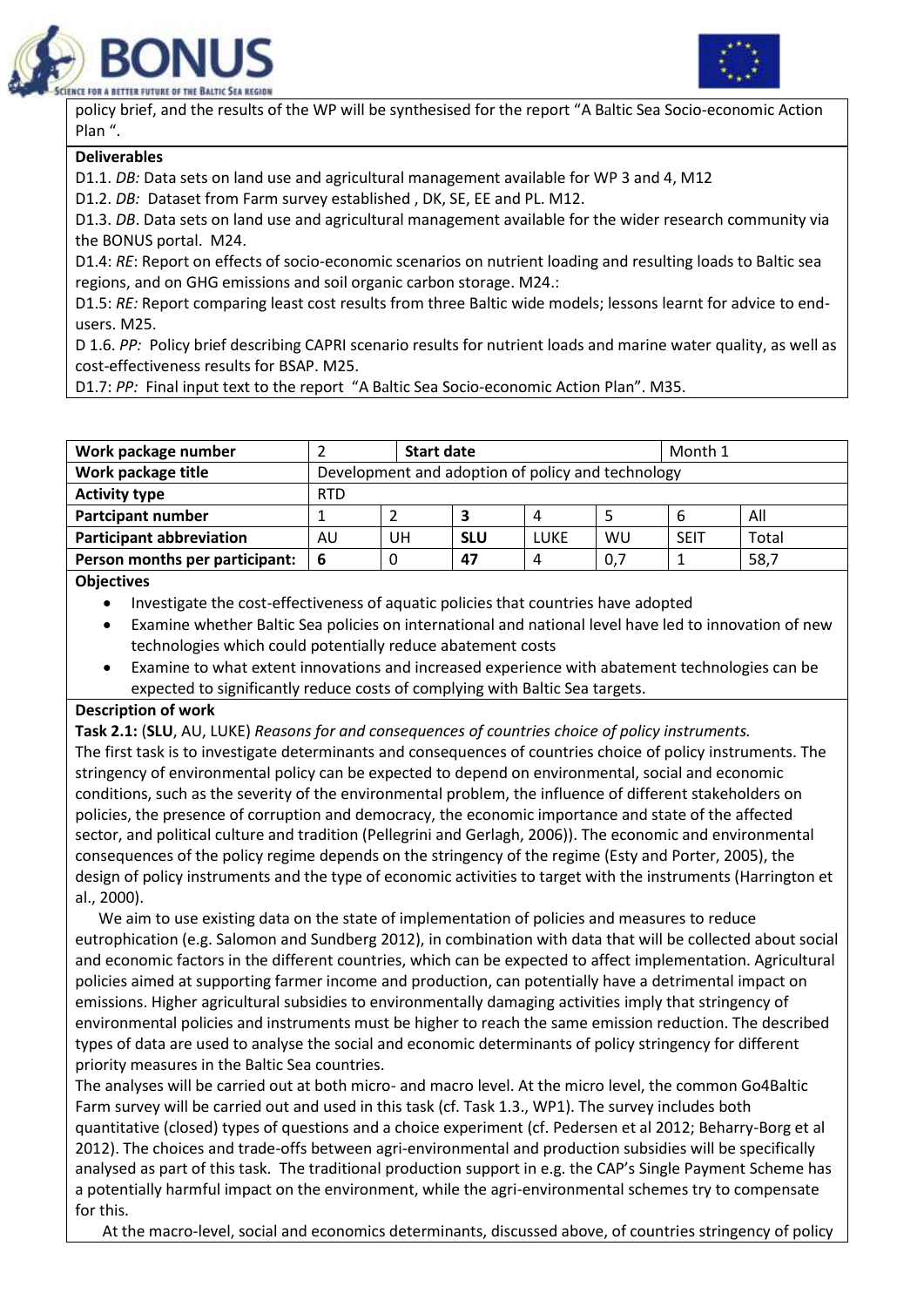



instruments, and magnitude of implementation of measures, will be investigated. This is done using the above mentioned data on different agricultural priority measures in the Baltic Sea countries. This analysis will be carried out using econometric methods, following, e.g., Pellegrini and Gerlach (2006).

Second, we aim to use the same data on implemented policy instruments and measures as discussed above complemented by data on actual load national reduction as calculated by HELCOM. The aim of this part of task 2.1. is to compare the actually implemented policy with the cost-effective policy. This analysis will be carried out using data on implementation of measures and achieved load reductions in a Baltic-wide costeffectiveness model (WP1, task 1.3.), building on BALTCOST (Hasler et al 2013) and Gren et al. (2008). Thereby, we can identify costs of the actually implemented strategy and compare with the cost-effective implementation of policies. This will require the estimation of costs and environmental impact of measures which are currently not included in cost-effectiveness models for analysis of BSAP targets (Gren et al., 2013, Hasler et al, 2013), but where the measures are included in the actual policies. The results of task 2.1 will help to identify barriers to successful implementation of low-cost policies.

**Task 2.2. (SLU,** AU, LUKE, SEIT, WU) *The impact of national and international policies on innovative activity aiming at reducing emissions or improving nutrient management.* The second task in WP2 is to estimate the impact of national and international policies on innovative activity where innovations have a purpose to improve effectiveness of nutrient management and abatement. This is done by (i) examination of the impact of policies on patenting activity at national level, where patents are aimed at reducing nutrient emissions or improving nutrient management and (ii) by investigation of the drivers of the adoption of novel practices for fertilizer handling by farmers.

 Studies have shown that environmental patenting activity increases with pollution abatement cost, with stringency of environmental regulation and as a result of general organizational changes which encourage environmental innovation, as is also suggested by the famous Porter-hypothesis, which stipulates that such forces provide incentives for cost-reducing innovations (Jaffe et al., 2002; Horbach, 2008). We will examine the impact of major changes in environmental policies and targets on national and international level on innovative activity which targets nutrient reductions in the littoral countries. This includes taking into account also the possible importance of agricultural policy changes for innovations for nutrient management in the agricultural sector. The number of patents, as registered in publically available patent databases, will be used as a proxy for innovations made. Different explanatory variables are identified from the literature and collected from statistical sources, and the timing of major policy and target changes are identified. The resulting panel data will be analysed using random and fixed effect models. Results will indicate whether innovators have perceived that policies and targets will lead to an increased demand for more effective or cheaper technologies to reduce or manage nutrients.

 We will analyse more in-depth the actual adoption of novel technologies for manure and fertilizer handling by farmers. Regulations have provided impetus for companies to develop new technologies for manure handling, because tighter regulation could make farmers invest in new technologies. But regulation may also have caused innovation in farming practices at farm and inter-farm level, as farmers were given incentives to increase utilization of manure. This will be studied using Denmark as an example, considering the significant rate of technology development in manure handling that has taken place here (Hansen et al 2013). We will investigate technology supply and demand, and the choice between technologies and agri-environmental measures as responses to policy requirements. Supply will be analysed by tracing the development of new technologies /practices for handling manure from livestock and developments in the regulatory framework shaping fertilizer use to examine causes or correlations and the regulatory pull. A distinction can be made between policies that affect the demand for new technologies (e.g., regulatory requirements aimed at the farmer) and policies that aim to promote the supply of new technologies (e.g., development subsidies). We will use time series analysis or carry out a comparative study between countries around the Baltic Sea with stringent vs. lax manure regulation and rates of technology development. This will be combined with key informant qualitative interviews with business representatives for businesses developing and/or producing new technology. On the demand side, we will analyse to what extent the diffusion of technology, i.e. the uptake of technology at the farm level, is driven by regulation regarding use of fertilizer. To assess this, the Go4Baltic farm survey will include questions to elicit which factors that are influencing the adoption of new technology. A further examination of the effects of innovations will also be carried out, including the impact of the new technology on nutrient load and possible side effects and whether those depend on the character of regulation. This investigation, where environmental impact assessment is applied and farmer costs are identified, will also contribute to the third task described below.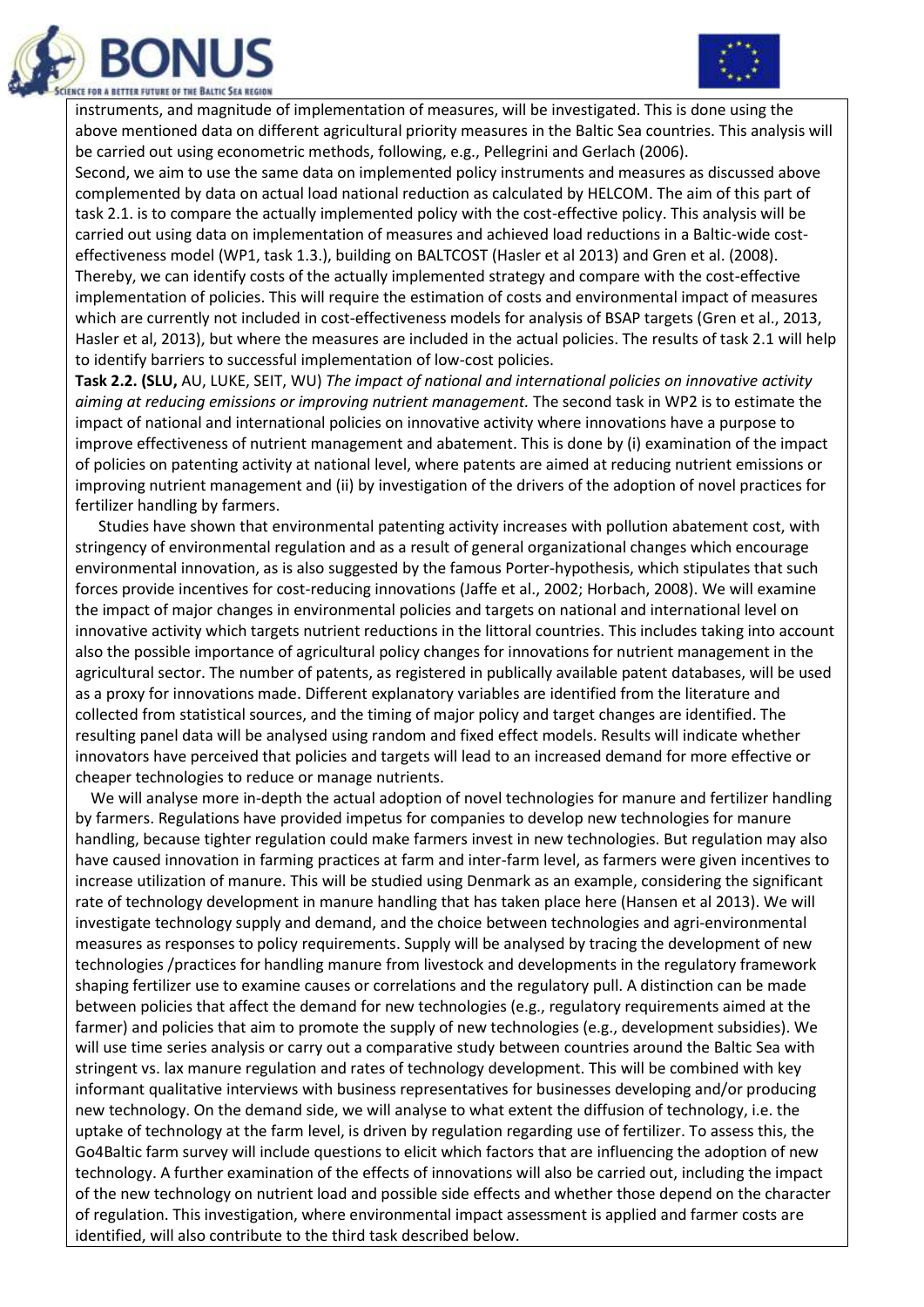



**Task 2.3 (SLU, AU, LUKE):** *Will innovations and learning-by-doing affect the optimal Baltic Sea policy?*  The third task is to examine whether there can be significant cost savings expected in the future as a result of innovation of new technologies and learning-by-doing, which can reduce the costs of applying existing technologies. Earlier empirical research, which is mainly applied to the energy sector, has shown that learning-by-doing can have a considerable impact on abatement costs. For this task, we aim to identify typical processes for the impact of learning and innovation on abatement costs from the literature (Berglund and Söderholm, 2006; Blackman, 1999; Geroski, 2000; Keller, 2001; Fuglie and Kascak, 2001). These processes will then be included in a Baltic-wide model for dynamic, cost-effective achievement of nutrient targets for the Baltic Sea (cf. WP1, task 1.3). This dynamic model will draw on BALTCOST (Hasler et al., 2012) and Gren et al. (2013) for data on nutrient abatement costs, and on Gren et al. (2013) for the modelling of Baltic Sea dynamic responses to reductions in nutrient loads. The results will allow for conclusions of the role of learning and innovation on cost-effective timing and location of abatement.

**Task 2.4** (**SLU**, AU) The major policy relevant results for the WP will be discussed and disseminated to end user in a policy brief, as well as for the synthesis report, "A Baltic Sea Socio-economic Action Plan".

#### **Deliverables**

D2.1. *RE:* Report on policy instrument implementation, its determinants and cost-effectiveness. M12. D2.2: RE: Report on the impact of agricultural and eutrophication on innovations for nutrient abatement and management. M28.

D 2.3.*PP:* Policy brief on the development and adoption of policy and technology. M28.

D2.4: *RE*: Report on the potential role of learning and innovation for the cost-effective, long-term and Baltic wide strategy to meet internationally agreed targets. M34.

D2.5. *PP*: Final input text to the report "A Baltic Sea Socio-economic Action Plan" M35

| Work package number             |                                                                        | <b>Start date</b>         |            |             |     | Month 1     |       |  |  |
|---------------------------------|------------------------------------------------------------------------|---------------------------|------------|-------------|-----|-------------|-------|--|--|
| Work package title              | Agricultural and environmental policy instrument coherence—at farm and |                           |            |             |     |             |       |  |  |
|                                 |                                                                        | agricultural sector level |            |             |     |             |       |  |  |
| <b>Activity type</b>            | <b>RTD</b>                                                             |                           |            |             |     |             |       |  |  |
| <b>Participant number</b>       |                                                                        |                           |            | 4           |     | 6           | All   |  |  |
| <b>Participant abbreviation</b> | AU                                                                     | UH                        | <b>SLU</b> | <b>LUKE</b> | WU  | <b>SEIT</b> | Total |  |  |
| Person months per participant:  | 16,5                                                                   |                           |            | 35          | 4,5 |             | 61    |  |  |
| ----                            |                                                                        |                           |            |             |     |             |       |  |  |

#### **Objectives**

 To analyse coherence and acceptance of agri-environmental policies, with a specific focus on livestock farming

- To understand the role of policy coherence for common and conflicting interests, at international level (Baltic-wide), with an emphasis on the harmonization of national and Baltic-wide agrienvironmental programs.
- To analyse coherence from the farmers' perspective, highlighting the advantages and disadvantages for planning and production
- Modelling manure trading as a novel instrument to simultaneously facilitate spatial distribution of nutrients in manure and manage GHG emissions

## **Description of work**

**Task 3.1. (LUKE** and WU**)** *Game-theoretic modelling of policy coherence***.**

The Marine Strategy Framework Directive (MSFD) and the Baltic Sea Action Plan (BSAP) call for coordinated actions between the littoral countries. For EU member states, the agri-environmental policies under the second pillar of the CAP are the main tool to curtail the major source of nutrient loading: agriculture. These policies, however, are not coordinated between littoral countries.

 The first objective is to model how improved coordination would affect the nutrient loading and hence the state of the Baltic Sea as opposed to a Business-As-Usual scenario without coordination. We construct a game-theoretic model, which mathematically represents strategic interactions among the Baltic Sea member states. Benefit and cost functions of reducing agricultural phosphorus and nitrogen load to the Baltic Sea are based on recent studies on benefits for reduced eutrophication (Ahtiainen et al., 2014) and costs of nutrient abatement measures (Ahlvik et al., 2014). The game is solved in both the non-cooperative and fully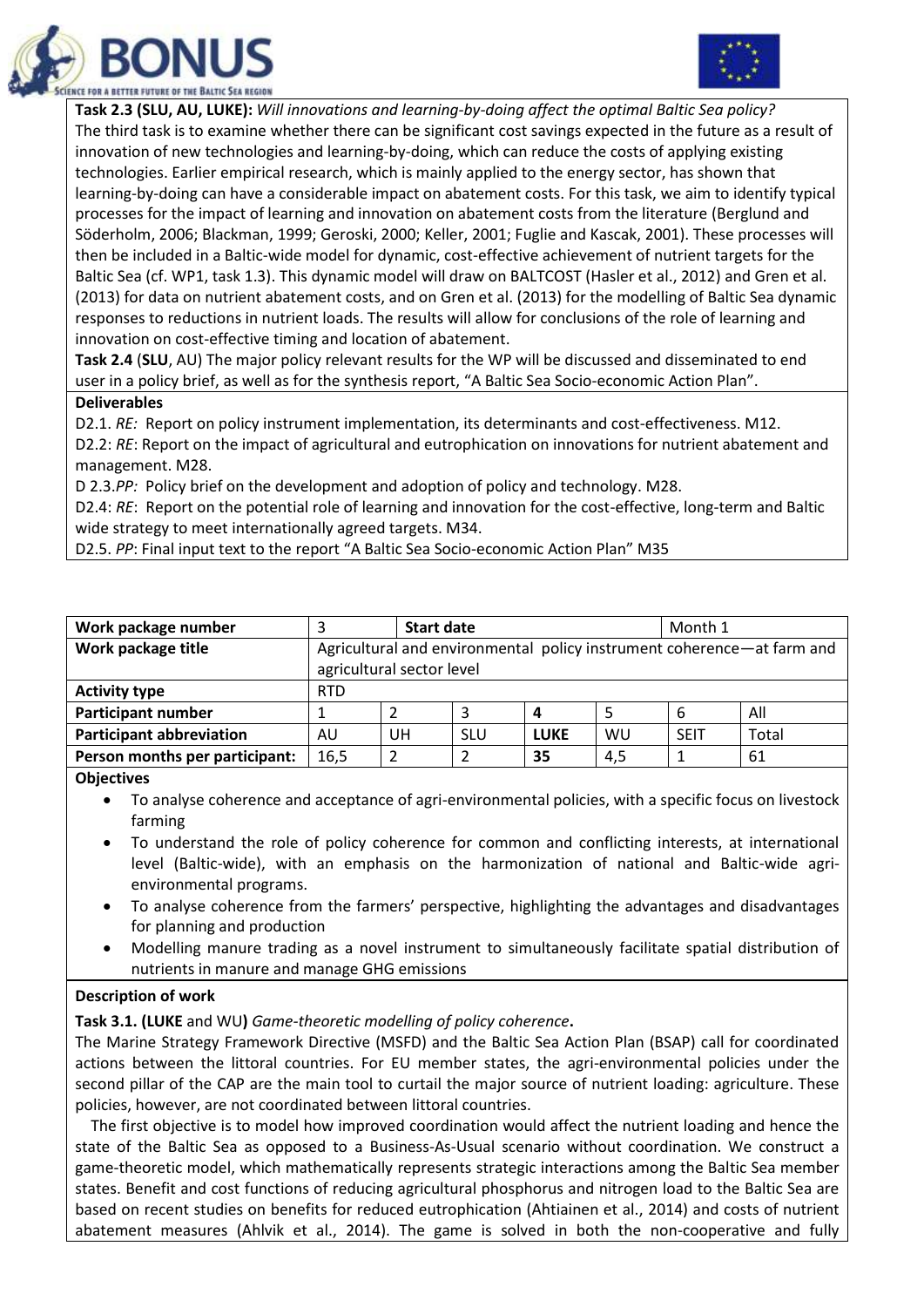



cooperative scenarios, with the option for side payments to make coordination beneficial for all countries (Markowska and Zylicz, 1999; Ahlvik and Pavlova, 2013). The second objective is to analyse whether linkages between agri-environmental schemes, the Marine Strategy Framework Directive and the Baltic Sea Action Plan could stabilize the cooperation.

**Task 3.2. (AU,** WU, SEIT**)** *Implementation practices among farmers: Adoption of spatial nutrient abatement strategies and subsidy schemes* This task aims to expand the policy relevant knowledge about farmers' implementation of policies, and how farmers choose between different policy options, e.g. subsidies, if they are offered different types. The analysis focuses specifically on the barriers and possibilities for coherent implementation of agricultural and environmental policies at the farm level in order to assess how the CAP pillar II instruments can be used to foster coherence with CAP pillar I, the WFD River Basin Management Plans and national BSAP plans.

 A range of policy instruments and implementation approaches will be analysed through the common Go4Baltic Farmer Survey (cf WP1), as well as literature, e.g. JRC (2013) "The "RBN (River Basin Network) on WFD and Agriculture", the Baltic COMPASS project (Salomon and Sundberg, 2012), HELCOM Balthazar project (HELCOM, 2012), material from HELCOM agricultural and Environment forum, HELCOM BATMAN knowledge and policy forum and state of the art modelling and assessment studies (Lankoski and Ollikainen, 2003; Lankoski et al., 2006; Lankoski, et al., 2008, Konrad et al., in prep; Maes et al., 2012; Hasler et al., 2012; Pedersen et al., 2012).

 Using the common Go4Baltic Farmer survey, farmers' perceptions and responses to agri-environmental policies and subsidy schemes in the CAP pillar II and the Programme of Measures (PoM) in the River Basin Management Plans (RBMP) will be examined. Specific emphasis will be on examining how many and what policy objectives and measures farmers consider, which policy measures different farmer types adopt, as well as how the different instruments examined (price changes, subsidies, command and control) will result in different adaptation at different farms. This knowledge is important for the /implementation of locally targeted policies.

 The choice experiment of the Go4Baltic Farmer survey will be analysed regarding farmers' willingness to accept different types of subsidies, and their trade-offs between subsidy types: subsidies used for the Programme of Measures (PoM) in the River Basin Management Plans (RBMP). Specific attention is devoted to the fact that many studies show that farmers attend to objectives in a sequential or lexicographic manner, paying attention only to one or a few salient objectives, or that they fail to make complete trade-offs as otherwise assumed in economic modelling (Louviere, 1984; Scott, 2002). Thus, to ensure that the assessment of the effectiveness of policy instruments and particularly the extent to which expected policy synergies are realized at the farmer level, this task analyses farmer responses to policy instruments and examines how many and what policy objectives and measures farmers consider

#### **Task 3.3. (LUKE,** SLU, AU) **Livestock production structural development around the Baltic Sea**

The structural development of agriculture in the Baltic sea region shows a tendency to increased farm sizes, and especially livestock production tends to be concentrated at larger farms, and at the same time the livestock production increases in the eastern countries in the region, i.e. in Lithuania, Estonia, Latvia and Poland. The milk quota abolition in 2015 might speed up the process of structural change of dairy farms in particular (e.g. Jansik, Irz and Kuosmanen, 2014). Factors of production, for example capital, move across borders. In some countries, Poland, Lithuania, Latvia and Estonia, it is becoming more common to have full or partial foreign ownership on farms, which increases the growth of individual farm sizes. This task analyses this structural development, its economic fundamentals, potential environmental effect on nutrient loads and GHG emissions. The needs for actions to achieve coherence between the agricultural structural development and the achievement of WFD and BSAP targets are examined. Consequences and finally the policy needs are evaluated. This task will coordinate its work with WP1. The CAPRI model will be used for scenarios for the livestock sector, the associated nutrient loading and GHG emissions, as CAPRI will be used to estimate nutrient surpluses, linked to SWAT for nutrient leakage modelling and for modelling of the nutrient loads to the Baltic Sea. The extension of the modelling in this task is the focus on livestock production scenarios.

#### **Task 3.4. (LUKE, UH) Manure trading and exchange market**

The key environmental concern with the ongoing trends of agglomeration and intensification of livestock production is the spatial accumulation of nutrients in manure. Oversupply of manure is a problem because existing farms don't have adequate areas to utilise the nutrients in manure effectively at the farm. The excess manure could be spread to other farms' fields if there are incentives to do so; making the demand balance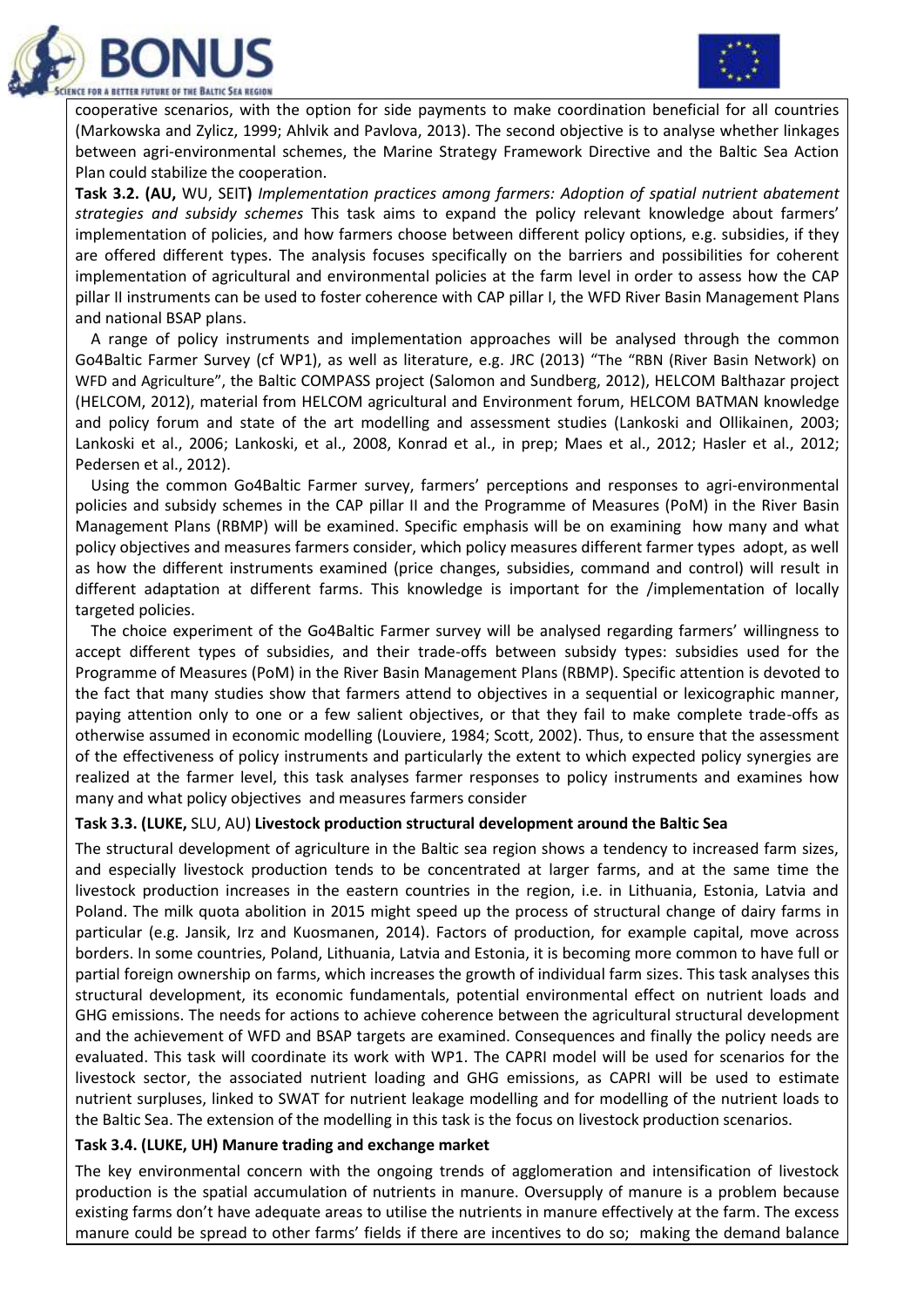



the supply. In this task we will analyse the cost-effectiveness of manure trading as an approach for combatting spatial nutrient accumulation and managing GHG emissions. As the instrument is novel, the objective of the task is to shed light on the theoretical operation of the tool. This will be supported by policy simulations which examine the economic potential of the instrument. We will also analyse coherence across policies, if nutrient trading were implemented on top of the existing mix of environmental and agricultural policies in the littoral countries (Nilsen et al., 2012; Howlett and Rayner, 2007). The idea of the introduction of a market for trading manure is to create a market place for field areas suitable for manure application, and thereby enable the spreading of manure to a larger area than today. Any farmer possessing a suitable field could offer parcels for application. Any livestock producer *or any other legal entity* could ask for application areas. A negative market price would mean that the farmer offering land for application should be subsidised for accepting manure, a positive price would make the manure a normal traded good. In either case the manure market would offer NGOs, private citizens or governments a flexible way of directly influencing the application location and intensity of manure. The task will be completed jointly with LUKE and UH, with project participants Iho and Ollikainen having recent experience in comprehensive analysis of novel market based instruments (see Iho et al., 2014). The analysis will be closely tied with Task 2.2 which analyses the technological innovations that would help manure spread on a larger field acreage.

**Task3.5.** (LUKE, UH, AU, SLU) The major policy relevant results for the WP will be discussed and disseminated to end user in a policy brief, as well as for the report "A Baltic Sea Socio-economic Action Plan"..

#### **Deliverables:**

D3.1. *SP* Scenarios for livestock development in the Baltic region.M30.

D3.2. *TE:* A policy tool for evaluation of manure nutrient trading, developed in cooperation with end users . M32

D3.3. *SP*, scientific article on farmers choices of subsidy schemes in PoM and CAP.M32.

D3.4. *SP*, scientific article on the results of the game-theoretic modelling .M34.

*D3.5.PP*: Policy Brief on Agricultural and environmental policy instrument coherence .M34.

D 3.6. *PP* Final input text to the report "A Baltic Sea Socio-economic Action Plan". M 35.

| Work package number             | 4          | <b>Start date:</b>                                                 | Month 1    |      |    |             |       |  |  |  |
|---------------------------------|------------|--------------------------------------------------------------------|------------|------|----|-------------|-------|--|--|--|
| Work package title              |            | Policy coherence between climate and water policies in agriculture |            |      |    |             |       |  |  |  |
| <b>Activity type</b>            | <b>RTD</b> |                                                                    |            |      |    |             |       |  |  |  |
| <b>Participant number</b>       |            |                                                                    |            |      |    | 6           | All   |  |  |  |
| <b>Participant abbreviation</b> | AU         | UH                                                                 | <b>SLU</b> | LUKE | WU | <b>SEIT</b> | Total |  |  |  |
| Person months per participant:  | 15,5       | 42                                                                 | 0          |      |    |             | 61,5  |  |  |  |
|                                 |            |                                                                    |            |      |    |             |       |  |  |  |

**Objectives**

 To examine the horizontal and vertical coherence between policies targeting agricultural climate emission to the atmosphere and nutrient loads to the aquatic systems.

- We concentrate our analysis on the *horizontal policy coherence*. We will examine how the key measures and policy instruments designed to promote reduction of climate emissions impact nutrient loads from agriculture. In a similar vein, we examine how the key measures and instruments in agricultural water policies impact climate targets. The aim is to trace out possible synergies and conflicts between key measures and policy instruments and outline the optimal joint policy design.
- Policy coherence is examined from two angles: *optimal policies (top down) and practical (bottom up) policy implementation*. The former entails analytical theoretical work guided by economics and the latter by the theory of governance guided by political science. Case studies in Denmark and Finland illustrate, complement and provide further empirical insights to the analytical work.

#### **Description of work**

**Task 4.1. (UH)** *Optimal joint policy design for climate emissions and nutrient effluents*

Agriculture is a nonpoint source polluter of nutrients to waterways but a point source polluter of climate emissions. Farmers' participation in nutrient reduction programs is either voluntary or mandatory. In addition, both types of pollutants are interdependent via several measures, for instance positively via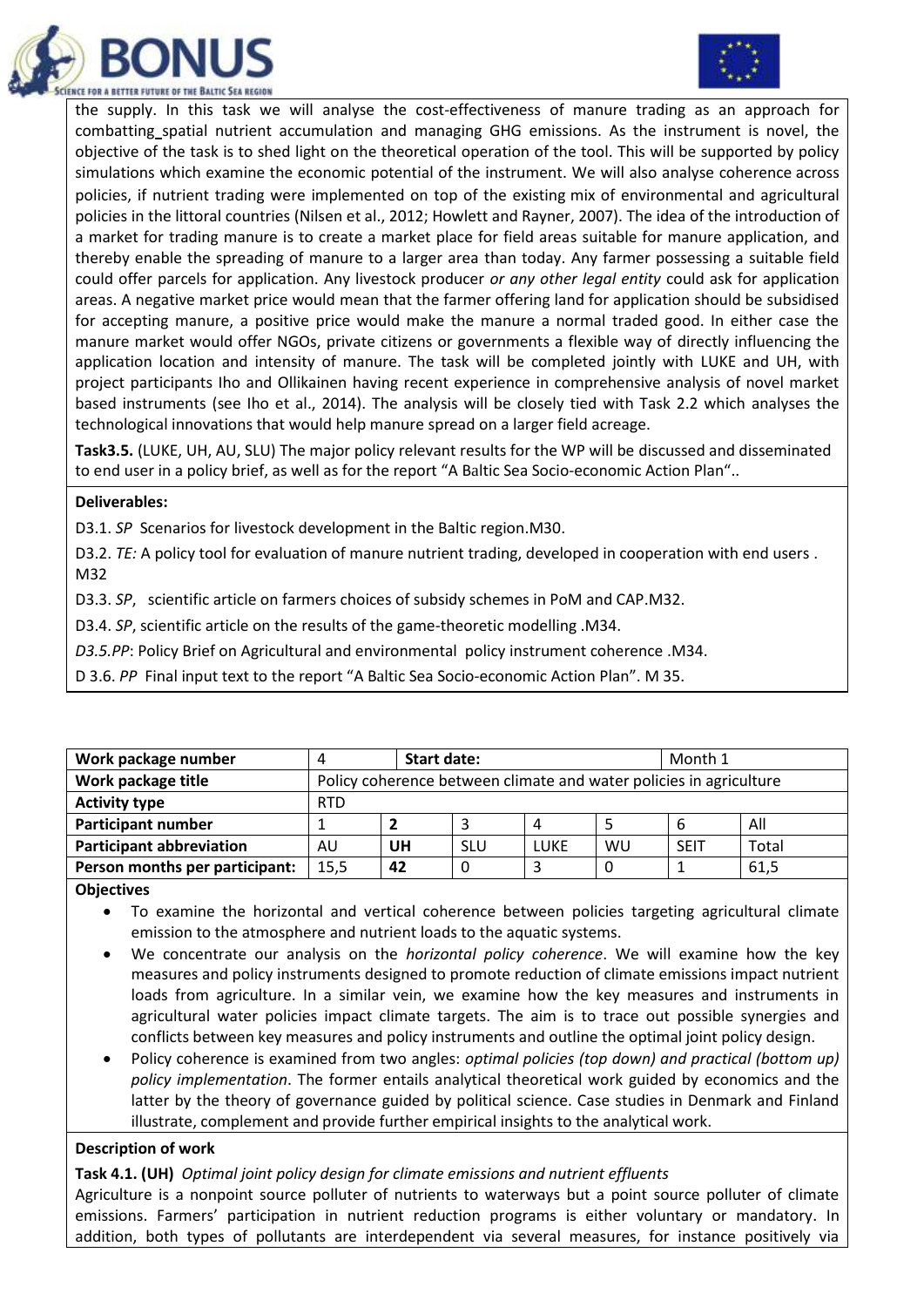



fertilizer use and buffer strips but negatively via the choice of cultivation technology (no till) and long-term green set-aside if grass is not harrowed. This task draws on a farm model and examines theoretically how to design vertically coherent joint optimal policies for both nutrient loads and climate emissions when these two pollutants are interdependent. The optimal policy is contrasted to a second-best optimization where both pollutants are regulated independently keeping the control of other pollutant exogenous. Also, the incentives to participate in the voluntary agricultural water protection measures are scrutinized in the presence of mandatory climate policy. All measures and their intensities are linked to both nutrient loads and climate emissions. This task produces theoretical academic contributions, which provide a starting point for practical applications in Task 4.2, where voluntary water policy in agriculture is contrasted to exogenous and mandatory climate policies. The analysis provides a clear picture of how farmers' changing participation in water protection activities, how the protection intensities modify and how reallocation of actions along the catchment area impact the amount of nutrient loads entering the Baltic Sea.

**Task 4.2. (AU, WU, UH )** *Farmers' preferences and motivation to accept Payment for Ecosystem services related to aquatic and climate policies*

Eco-technological measures can be used to utilise the regulating ecosystem services (ES) of soils and water. Wetland restoration, wetland construction (ponds), set-aside converting arable land to permanent grasslands, as well as buffer zones along waterways and lakes, are measures utilising these regulating services by storage of carbon as well as nutrient retention and transformation (Maes et al, 2013; JRC 2013). Climate and aquatic policies and policy incentives, such as CAP pillar II subsidies, other types of payment for ecosystem services (PES) as well as command and control regulation, provide different incentives for farmers to convert their land to wetlands, buffer zones and set-aside. The CAP subsidies can be regarded PES if and only they deliver the ES. Incentives for the provision of these ES will be explored by two different approaches:i) in task 4.2 by utilising the farm survey results, and ii) in task 4.3 by utilising the data in agent based modelling. In task 4.2, the Common Go4Baltic farm survey, including choice experiments, will be used to elicit farmers' trade-offs between different subsidy schemes and their preferences for measures like creation of wetlands, set aside, buffer zones etc (cf. JRC 2013) or maintain their current practices. This part is coordinated with task 3.2, and will focus on how farmers make the choices, and if there are inconsistencies in the incentives. Incoherent and conflicting incentives aimed at farmers are likely to prevent intended synergies from implementation. From the outset policy objectives might seem to cohere, but farmers may not respond in a way that maintains coherence. The data from the choice experiment in the farm survey will investigate the trade-offs farmers' make, also coordinated with task 3.2.

#### **Task 4.3 (AU**) *Agent based modelling of PES.*

In this task the results from the choice experiment will be used to inform the decision making processes in agent based farm models (Rupf et al., 2012; Beharry Borg et al., 2012). An agent based model currently under development for the Danish catchment Limfjorden (Hansen et al, in prep) will be utilized as a framework for demonstrating this concept. By employing a detailed and spatial agent based models for this case study catchment we will explore how different mixes of subsidy and payment schemes, together or without command and control regulation, will motivate farmers to convert their land. The modelling will also address the effects on nutrient and carbon storage and potential differences between the measures in their capacity to capture carbon and to improve the nutrient retention. Another effect of wetlands, beside the effects on nutrient retention which can provide additional support and subsidies for this measure, is flood control by wetlands. The effect of adding subsidies as payment for the flood control effect can be modelled in addition to the carbon storage and nutrient retention.

**Task 4.4. (HU)** Synthesis as input for the report" A Baltic Sea Socio-economic Action Plan" .

#### **Deliverables**

D4.1. *SP*: Research paper on the trade-offs between payments for ecosystem services. M28.

D4.2. *PP.* Policy brief on Policy coherence between climate and aquatic policies towards agriculture. M30.

D4.3. *SP*: Research paper on the optimal coherent water protection and climate policies for agriculture. M34.

D4.4 *SP*: Research paper on the second-best water policies under exogenous mandatory climate policy

participation incentives and abatement effort in agricultural water policy. M34.

D4.5. *PP.* Final input text to the report "A Baltic Sea Socio-economic Action Plan ". M35.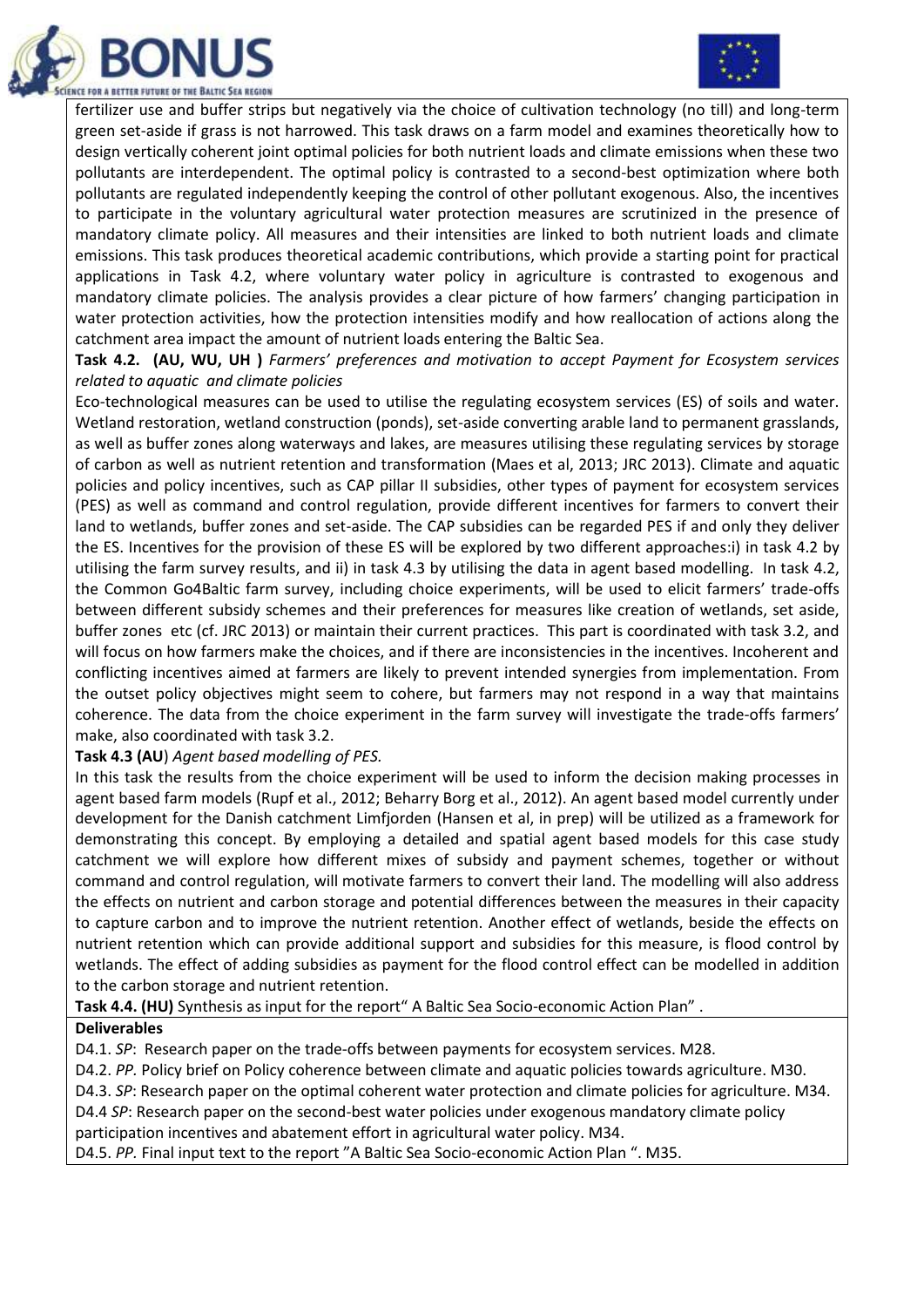



| Work package number             | <b>Start date:</b>                                             |                            |            |      |     | Month 1     |       |  |  |
|---------------------------------|----------------------------------------------------------------|----------------------------|------------|------|-----|-------------|-------|--|--|
| Work package title              | Synthesis and formulation of recommendations for "A Baltic Sea |                            |            |      |     |             |       |  |  |
|                                 |                                                                | Socioeconomic Action Plan" |            |      |     |             |       |  |  |
| <b>Activity type</b>            | <b>OTHER</b>                                                   |                            |            |      |     |             |       |  |  |
| <b>Participant number</b>       |                                                                |                            | 3          | 4    | 5   | 6           | All   |  |  |
| <b>Participant abbreviation</b> | AU                                                             | UН                         | <b>SLU</b> | LUKE | WU  | <b>SFIT</b> | Total |  |  |
| Person months per participant:  | 8                                                              | 4                          | 3,2        | 3,5  | 2,7 | 1,5         | 229   |  |  |
| <b>Objectives</b>               |                                                                |                            |            |      |     |             |       |  |  |

- To synthesize and disseminate the results from the project, regularly during and in the end of the project, in Policy Briefs.
	- To facilitate the scientific discussion among experts and with stakeholders and decision makers in HELCOM, EU and the littoral countries.
	- To present the results of the project in a popular-scientific report recommending "A Baltic Sea Socioeconomic Action Plan".

## **Description of work** (

Task 5.1.(**AU,**SLU, UH, LUKE ) An external and internal webpage will be set up. Policy briefs, arrangements and other results will be communicated on this page. A link to the partners' homepages will be established. The WP leaders will be responsible for uploading results for each WP; and coordinator will be responsible for uploading and announcing policy briefs and arrangements relevant for the project.

Task 5.2. (**AU,** SLU, UH, LUKE) Each WP will be responsible for one or more policy briefs to stakeholders across the Baltic sea littoral countries, where main policy relevant questions and results are communicated. The WP leaders will be responsible for these Policy Briefs in cooperation with WP participants in charge and the Management Board. The coordinator has the overall responsibility for the production and dissemination of Policy Briefs.

Task 5.3: (**AU**, SLU, UH, LUKE, SEIT; WU): Planning project workshops. Each PI will be responsible for either hosting or contributing to a workshop for all project participants, with end users in Tallin (month 20) and Helsinki or Stockholm, (month 28). One of the themes for all these workshops will be dissemination of results to relevant stakeholders. Draft policy briefs from the WP 1,2,3 and 4 will be presented to stakeholders, and discussed.

Task 5.4: **AU**, SLU, UH, LUKE, SEIT, WU): End user conference presenting the synthesis of the project for end users and other experts. Draft of the synthesis report will be launched (explained in task 5.5.)The conference will be held in Copenhagen (month 36).

Task 5.5.: **AU**, SLU, UH, LUKE, SEIT, WU): Based on the discussion of the policy briefs, responses from the scientific community and end users of the results of WP 1 to 4, a synthesis of the results will be made. This synthesis will be presented in a report, with the title "A Baltic Sea Socio-economic Action Plan" (BASAP). The results communicated in this synthesis report will be drafted by the WP leaders and discussed in project meetings, and the status of the work with the different parts of the synthesis will be on the agenda for all project meetings.

## **Deliverables**

D5.1: PP. Homepage. M1.

D5.2: ER. Report from project workshop in Tallinn with invited end users. M20.

D5.3 ER. Report from Project workshop in Helsinki or Stockholm, with invited end-users. M28.

D5.4 RE. Report of the dissemination of 4 policy briefs, made available in WP1-4. M35.

D5.5 ER. Report from End user and expert conference (max 60 participants) in Copenhagen. M36

D5.6 PP. Release of synthesis report: "A Baltic Sea Socio-economic Action Plan". **M36.**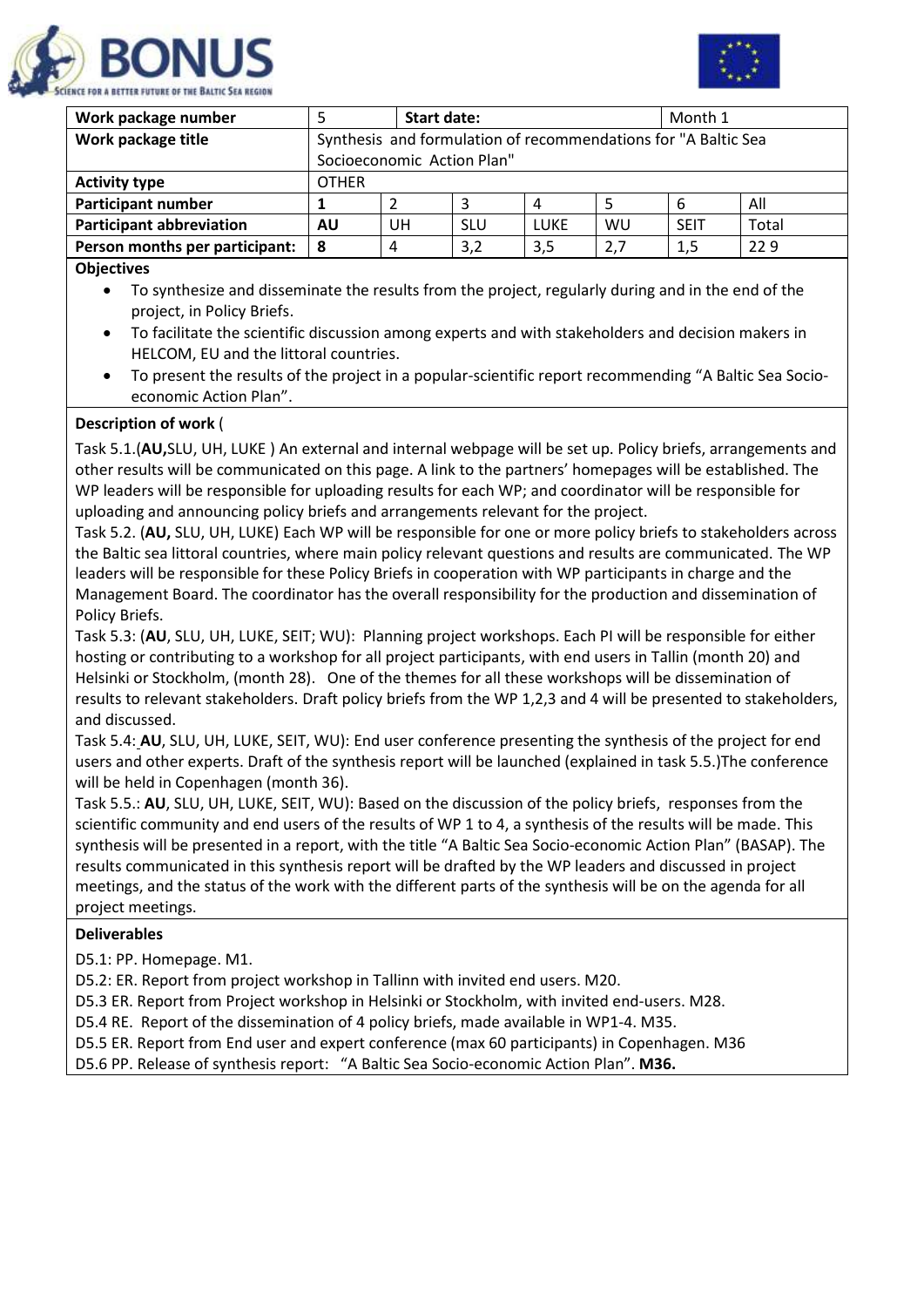



| Work package number             | ь                      | <b>Start date:</b> |            |      |    | Month 1     |       |  |  |
|---------------------------------|------------------------|--------------------|------------|------|----|-------------|-------|--|--|
| Work package title              |                        | Management         |            |      |    |             |       |  |  |
| <b>Activity type</b>            | MGT                    |                    |            |      |    |             |       |  |  |
| <b>Participant number</b>       |                        |                    |            | 4    |    | 6           | All   |  |  |
| <b>Participant abbreviation</b> | AU                     | UH                 | <b>SLU</b> | LUKE | WU | <b>SEIT</b> | Total |  |  |
| Person months per participant:  | 5<br>1,5<br>1,5<br>0,5 |                    |            |      |    | 1,5         | 12    |  |  |

#### **Objectives**

- The aim is to guide and manage the project, including both the daily and the strategic management.
- The objective of the strategic management is to ensure the usability of the project's analyses and results, to facilitate end-user communication and to disseminate and to monitor the scientific and interdisciplinary work.
- The objective of the regularly and daily management is to coordinate and monitor that the project activities are in accordance with the DoW and the strategic aims, and to ensure that the use of the financial resources in the project are in accordance with the plan and the Financers' guidelines.

## **Description of work and role of participants**

**T6.1 Project management** [lead by **AU, contributed by WP leaders and PI's**] The project coordinator (Berit Hasler) is responsible for ensuring that the project is delivered on time and within the budget. The main tasks include:

- Establishing Management board consisting of coordinator, WP leaders and PIs.
- Monitoring progress in the WPs, collating and submitting scientific, financial and technical reports to BONUS EEIG and national funding institutions
- Overall responsibility for organizing and coordinating annual project meetings, in cooperation with work-package leaders and PIs;
- Guiding, supporting and coordinating the work of WP leaders;
- Initiating and monitoring the implementation of the "Communication plan", the interdisciplinary cooperation between project participants and other experts, including other BONUS projects
- Resolving problems and ensuring good communication throughout the project;
- Establishing and inviting members to End-user Advisory Group (EAG) together with WP leaders and PI's. EAG will be invited for workshops, the end-user conference and WP initiated discussions.
- Representing the project to the wider scientific and end-user communities and liaising with other BONUS projects;

Three annual project meetings will be organised during the project period (kick off and two meetings). Two additional project workshops and an end user conference (approx. 60 participants) are planned; the project workshops are planned for discussions and preparation of Policy Briefs and the report ("A Baltic Sea Socioeconomic Action Plan"). The project meetings will, together with the project workshops, be a platform for all participants to disseminate and discuss project results, agreeing on follow up meetings and discussions, preferably via Skype and videoconferences. The annual project meetings will also be the venue for agreeing on revisions of the plans for the next project year. End users and stakeholders in the EAG will be invited for presentations and discussions during the annual meetings and the workshops, to enable feedback on project results, draft policy briefs and drafts of the content of the synthesis report.

#### **T6.2 Day to day coordination and management (AU-coordinator and WP leaders, PIs)**

Tele/videoconferences or Skype meetings will be held regularly organised by coordinator, with participation from WP leaders and PIs. The purpose of these meetings is to discuss and coordinate the progress and cooperation between the WPs, and to ensure the interdisciplinary development. Furthermore scientific and policy relevant issues can be brought up for discussions.

## **T6.3 Financial administration** [ **AU-coordinator** with all PIs]

This task includes activities such as financial accounting, monitoring and reporting in accordance with the EU and the relevant national research funders, related to the regulations of the BONUS research programme. Project coordinator sets up internal procedures needed for accounting and financial reporting as specified in the General Principles of the Model Bonus Grant Agreement and other guidance provided by the financers.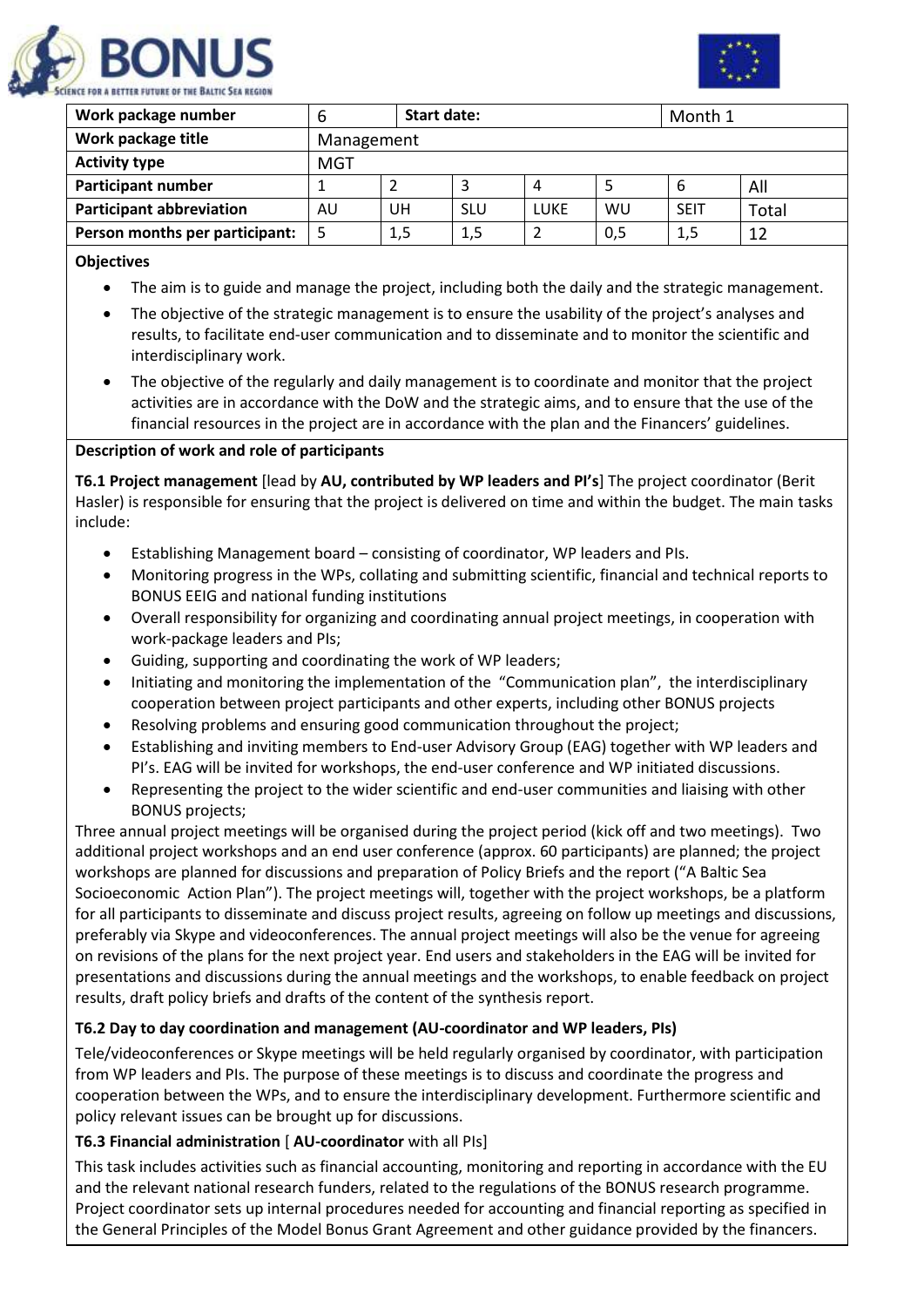



#### **Deliverables**

D6.1 Periodic progress report I, including minutes from Kick-off. M13.

D6.2 Periodic l progress report II. M 25

D6.3. Periodic progress report III. M 38.

D6.4. Final progress report. M38.

## **Project participants.**

| List of participants: |                                                                                                                                                                             |                                                                                                                                                                                                                                                                                               |                                                                                                                                                                                                                                                                                                                                                                                                                                    |
|-----------------------|-----------------------------------------------------------------------------------------------------------------------------------------------------------------------------|-----------------------------------------------------------------------------------------------------------------------------------------------------------------------------------------------------------------------------------------------------------------------------------------------|------------------------------------------------------------------------------------------------------------------------------------------------------------------------------------------------------------------------------------------------------------------------------------------------------------------------------------------------------------------------------------------------------------------------------------|
| Participant           | Person in charge (PI)                                                                                                                                                       | Key personel                                                                                                                                                                                                                                                                                  | Roles in the project                                                                                                                                                                                                                                                                                                                                                                                                               |
| AU                    | Berit Hasler, senior researcher,<br>head of section, environmental<br>economist.<br>Coordinator<br>PI AU<br>WP lead WP 5 and 6<br>Contribution to WP1, WP2, WP2<br>and WP4. | Hans Estrup Andersen,<br>senior researcher (WP<br>leader WP1), Gitte<br>Blicher Mathiesen,<br>senior researcher,<br>Pia Frederiksen, senior<br>researcher, head of<br>sec.<br>Helle Ørsted Nielsen,<br>senior researcher,<br>1 NN post doc, policy<br>analysis<br>1 NN post doc,<br>economics | Provision of catchment datasets,<br>contribution to integrated modelling at<br>catchment and Baltic wide scale<br>(WP1, WP3, WP4, WP5, WP6)<br>Policy analysis, case studies of<br>farmers (WP2,WP3,WP4)<br>Policy analysis, farm survey WP1,<br>WP3, WP4. Innovation WP2<br>Farm survey WP1, WP3 and WP4,<br>policy instrument choices,<br>Farm survey, choice experiment, cost<br>minimization modelling<br>(WP1, WP2, WP3, WP4) |
| SLU                   | Katarina Elofsson, associate<br>professor, environmental<br>economics<br>PI SLU<br>Lead WP2.<br>Contribution to WP5 and 6.                                                  | Torbjörn Jansson,<br>associate professor,<br>economic modeller.<br>Ing-Marie Gren,<br>professor,<br>environmental<br>economics.<br>NN PhD student,<br>environmental<br>economics                                                                                                              | CAPRI modelling linked to catchment<br>and marine models (WP1, WP2, WP3,<br>WP5). Results used in WP4.<br>Cost-minimization modelling,<br>regulations (WP1, WP2, WP5)<br>Cost-effectiveness, economic<br>technology analysis and modelling<br>(WP2,WP5)                                                                                                                                                                            |
| <b>LUKE</b>           | Antti Iho, Prinsipal research<br>scientist, environmental and<br>agricultural economics. Lead<br>WP3, contribution to WP4, WP5<br>and WP6.                                  | Sami Myyrä, professor<br>Lassi Ahlvik,<br>mathematical<br>economics, Phd<br>student,<br>Yulia Pavlova, principal<br>research scientist,<br>mathematical<br>economist.<br>Olli Niskanen PhD -<br>student, Environmental<br>spatial economics.                                                  | Agricultural economics (WP3)<br>Game theoretic modelling, cost-<br>minimization and effectiveness, marine<br>modelling (WP1, WP3, WP5)<br>Game theoretic modelling (WP3)<br>Economic and geospatial modelling<br>(WP3,WP4,WP5)                                                                                                                                                                                                     |
| UH                    | Markku Ollikainen, professor,<br>environmental economics<br>PI HU<br>Lead WP4, contribution to WP 5,                                                                        | NN PhD student,<br>environmental<br>economics                                                                                                                                                                                                                                                 | Agri-environmental modelling including<br>GHG measures, modelling, theoretical<br>modelling. (WP4,WP5,WP6)                                                                                                                                                                                                                                                                                                                         |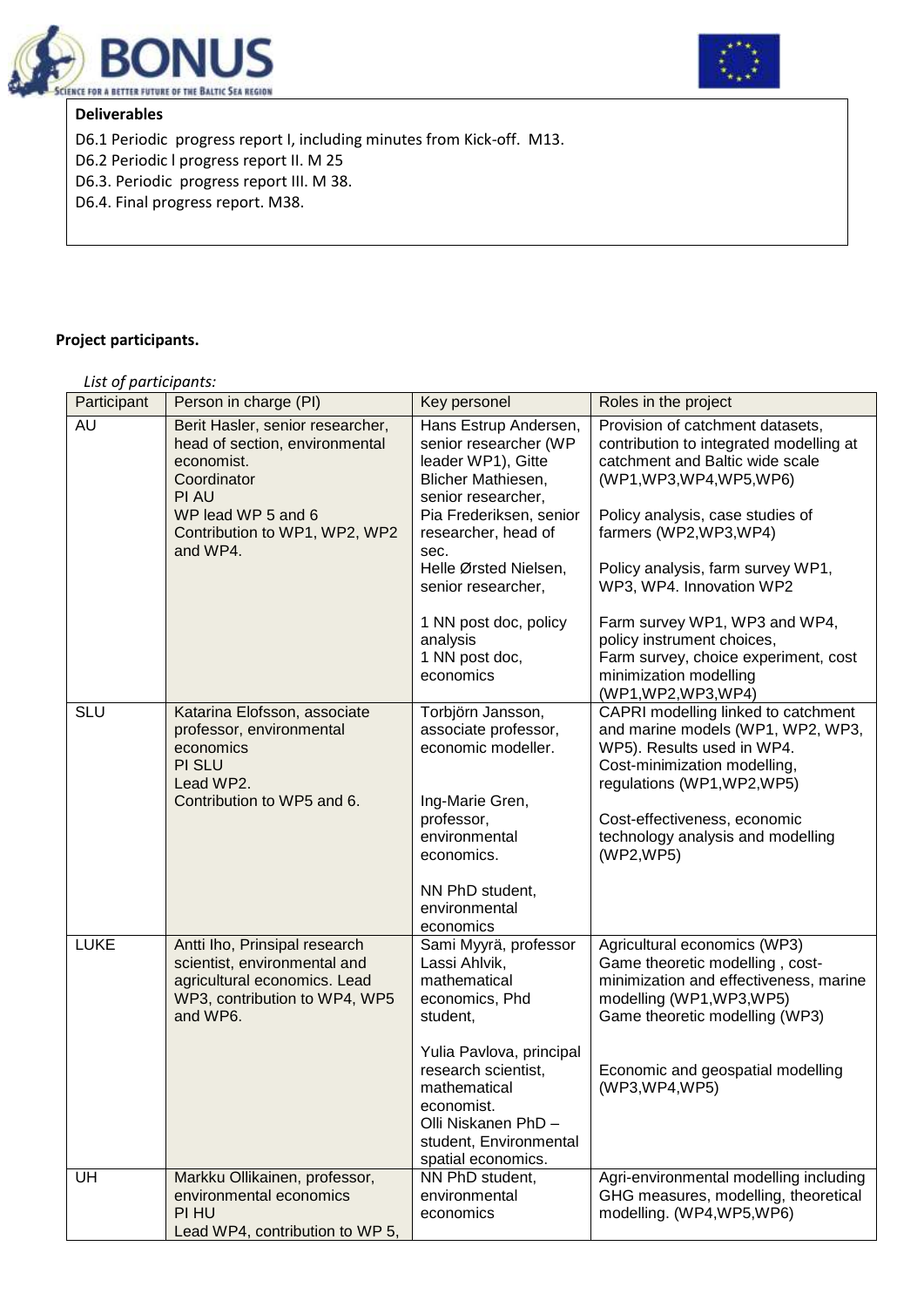



|             | WP <sub>6</sub>                                                                                    |                                                                                                              |                                                                                                                                       |
|-------------|----------------------------------------------------------------------------------------------------|--------------------------------------------------------------------------------------------------------------|---------------------------------------------------------------------------------------------------------------------------------------|
| WU          | Tomazc Zylich, professor, dean,<br>Environmental economics,<br>PI WU<br>Game theory WP3. WP5, WP6. | Mikolaj Chajkowkij,<br>associate professor.                                                                  | Environmental economics, contribution<br>to farm survey, choice experiment.<br>Design and data analysis. (WP1, WP2,<br>WP3, WP4, WP5) |
| <b>SEIT</b> | Kaja Peterson, , PhD,<br><b>Programme Director</b>                                                 | Tea Nõmmann,<br><b>Director</b><br>Helen Poltimâe, PhD,<br>economist<br>Piret Kuldna, MSc,<br>policy analyst | Agricultural and Environmental<br>economics and policy, contribution to<br>farm survey (WP1, WP2, WP3, WP4,<br><b>WP5, WP6)</b>       |

The Go4Baltic project proposal builds on interdisciplinary collaboration and networks developed within the former BONUS project RECOCA( Wulff et al 2014), BalticSTERN (Hyytiäinen et al., 2014; Ahtiainen et al., 2013, 2014; Hyytiäinen and Ollikainen, 2012) and the the Baltic Nest Institute (BNI) (Hasler et al 2014). ) The Go4Baltic will, with its focus on new interdisciplinary research on policy instruments and policy integration, extend the research area of these networks, and at the same time build on the extensive knowledge of interdisciplinary research within these networks. The Go4Baltic consortium includes solid skills and experiences in delivering interdisciplinary policy relevant advice and recommendations for reductions of the eutrophication in the Baltic Sea in coherence with climate and agricultural policies. Although the project will use and develop interdisciplinary approaches integrating natural and social science approaches the primary strength of the project and the project participants is the strong focus on social science methods, as these are necessary to understand, examine and propose changes in policy mixes and instruments, where the efficiencies are dependent on both the ability to target the pollution, to the least costs, but also of the adaptation of the policies among the regulated agents. By having this focus Go4Baltic will also develop new interdisciplinary cooperation between social science disciplines – political science and policy analysis, sociology, geography and economics.

The coordinator of the project, Berit Hasler, is experienced in leading research projects both as project leader, WP leader in larger projects and as Head of section at the Department of Environmental Science (AU). The members of the Management Group (MG) are also experienced with this type of interdisciplinary, applied projects. The MG constitutes of the WP leaders and the PIs from each of the institutions, and the MG group constitutes the main decision-making and management body of the project. WP leaders are in charge of their respective WPs, and the decision making process is structured around regularly project meetings, management board (MB) meetings and WP meetings, where the main foci are knowledge sharing, progress and the common dissemination for end-users .

#### **End user involvement**

An End-User advisory group (EAG) will be established consisting of both experts and organizations representing endusers with a broader perspective on the Baltic Sea development and policies. National end users from ministries and organizations will be approached during the study, and invited to workshops and meetings.

The end-user involvement in the project will be emphasised by:

Discussing and identifying important end-users at the Kick-off meeting

- i) Inviting end users such as HELCOM and BSAG to participate in the EAG. BSAG has accepted the invitation, and there has been one meeting with the HELCOM Secretariat where interest was expressed and also a possible link between the project and the coming HELCOM Holistic Assessment II (HOLAS II) was identified. This is considered an important use of the results from Go4Baltic.
- ii) Establish cooperation with the BalticEye at Stockholm University, led by professor Christoph Humborg and funded by the Baltic 2020 foundation. Baltic Eye offers Go4Baltic to use the communication platform for end-users established by Baltic Eye, and use this for contacts to the European Commission and other end-users. Baltic Eye is invited to participate in the EAG.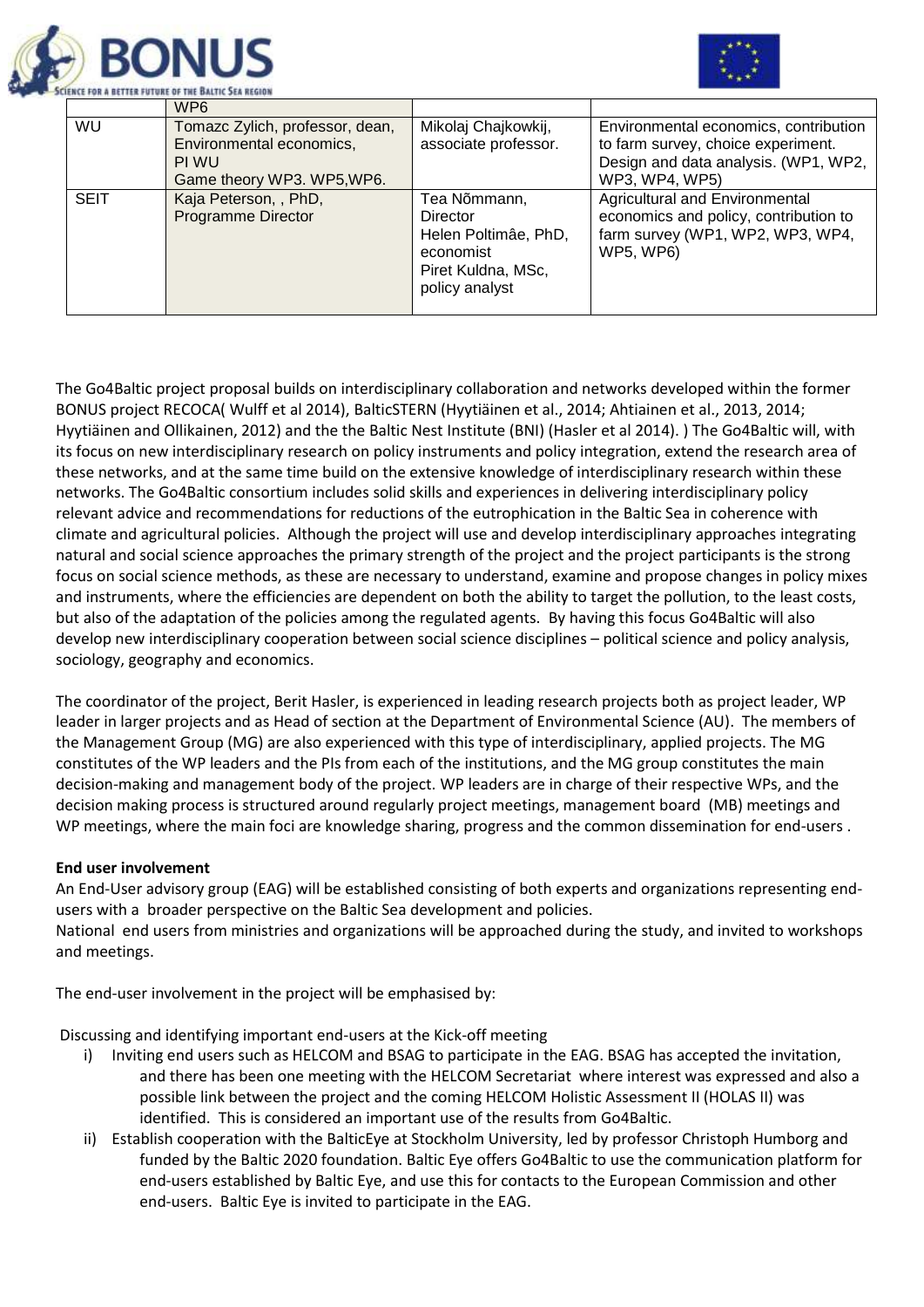



- iii) National ministries, farmers organisations etc. are also potential end-users that will be contacted throughout the project, some of them in cooperation with Baltic Eye, National ministries will be invited to participate in workshops and the End-user conference(cf. WP5).
- iv) End users will be invited to the end-user conference in the end of the project period, and the identified end –users (subject i)) will receive the policy briefs.
- v) The policy briefs from the WPs will be disseminated to end-user, and also be used for articles in newspapers and popular scientific journals, and hereby a wider range of end-users might be reached, as well as the wider audience in the countries involved.

In addition to the mentioned end-users (BSAG, HELCOM and BalticEye, as well as chosen representatives from national Ministries) the EAG will consist of experts who have interest in Go4Baltic and experience of interest for Go4Baltic. The experts will be invited from other BONUS projects and Baltic wide projects. Experts have been contacted and approved their interest in participation.

To ensure cost-effectiveness regarding the advice and communication with end-users this group shall however not be too large (approximately 10 members). All EAG members will be invited for workshops, special sessions of the annual project meetings and for the end-user conference in the end of the project. The end-user conference will be open for more participants, including the national and international end-users mentioned above. The results are also disseminated in four policy briefs and a synthesis report presenting the recommendations for "A Baltic Sea Socio-economic Action Plan".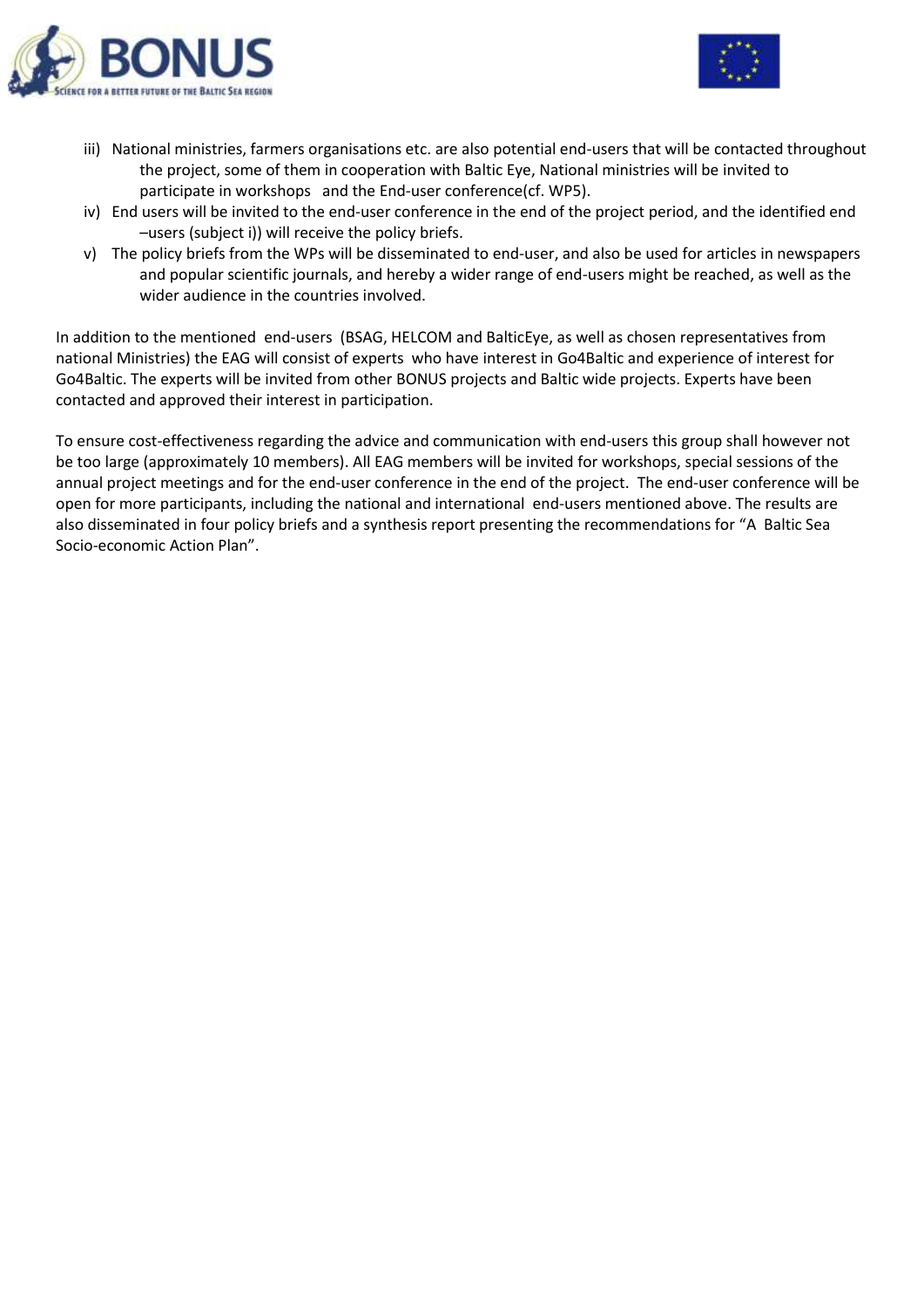



#### **Support activities**

To efficiently transfer results and recommendations the project organizes two workshops (WP5) directed to endusers. These two-day interactive workshops will allow for knowledge transfer from the project participants to the end-users but the main idea with the workshops is also to facilitate discussions and mutual learning, feedback on project results, draft policy briefs and drafts of the content of the synthesis report. The project will cover the costs of the workshops, but the participants are assumed to cover their travelling and accommodation costs. Meals will be organized for the participants, and efforts will be made to create a creative and good atmosphere for the networking among researchers and the end-users. The decision on the workshop venue will be made based on the accessibility and attractiveness of the location to workshop participants, availability of accommodation and the

overall costs, and if possible the workshops, as well as the annual project meetings, will be hosted by the participants' institutions (but paid by the project). The End-user conference will be arranged in Copenhagen in the end of the project, for approximately 60 participants. The synthesis of the work in the report "A Baltic Sea Socioeconomic Action Plan" will be the theme for this conference. The synthesis report will be discussed during the whole project duration to ensure that the project results will present usable recommendations for the use and development of policies in the Baltic Sea-region. Final inputs from each of the work packages are planned as inputs to the report. It will form the red thread of the work.

## **Policy relevance and potential end-users**

The policies in focus for the Go4Baltic project proposal are The Baltic Sea Action Plan (BSAP), the EU freshwater and marine policies (WFD and MSFD), their national implementation, agricultural policies (CAP implementation and national policies) and climate mitigation policies. These policies are chosen due to their importance for the Baltic Sea region, but also for the potential conflicts and synergies that may arise in their implementation.

In 2013 HELCOM issued a revised set of nutrient load reduction targets for each of the Baltic Sea 7 sea regions, as well as for each of the 9 littoral countries (HELCOM a,b), and the fulfilment of these targets will be costly (Hyytainen et al 2014, Gren et al 2013, Hasler et al 2012, Ahlvik et al 2014). The achievement of good ecological status as demanded by the WFD has also proved to be costly and demanding, and both HELCOM and the EU Commission pay attention to how increased coherence and synergies can be achieved between the CAP and WFD. The research team in the Go4Baltic proposal aim to explore how the nutrient loads and GHG emissions might develop under different scenario assumptions for agriculture, modelled by CAPRI and linked to SWAT models that measures the resultant nutrient leaching, the retention of the nutrients and the resulting nutrient loading to the 7 Baltic Sea regions, as well as the GHG emissions and carbon storage. These results are policy relevant both for international end users in HELCOM and other Baltic Sea organisations, as well as for national end users in the Baltic Sea countries. These end users pay an increasing interest to how cost-effective policies can be achieved, both at international and national level. Cost-effective implementation solutions for the BSAP targets will be provided by consistent use of three different cost-minimisation models where we will utilise their comparative advantages and provide consistent advice on the total costs and cost-effective choice of measures based on the available models (Gren et al 2013, Ahlvik et al 2014 and Hasler et al 2012). By including GHG emission reductions and also the effect of carbon storage in the same models we can also examine trade-offs between climate and nutrient policies.

In Go4Baltic we aim at examining the current implementation of nutrient reduction and climate policies, and compare and evaluate this implementation against the prediction of the most cost-effective policy options. We also aim to examine the incentives for technological development and innovation, e.g. in the livestock sector w.r.t incentives for innovative nutrient handling technologies. This has large focus in HELCOM; and is also considered important in many of the countries, and the results will therefore be policy relevant at both international and national levels. Examinations of the economic -and other determinants that influences the uptake of measures and subsidy schemes have been studied in the past, but continued and new interest have been given to this area in terms of how synergies between CAP and the WFD can be further developed. There have been much focus on the measures, and lesser on the necessary instruments to implement measures. Knowledge of how farmers might react and trade-off between different policy mixes and subsidies are relevant in this context, and in particular how livestock farmers might react to policies to regulate the use and utilisation of livestock manure. Go4 Baltic will produce new knowledge about farmers' uptake of measures as well as the economic incentives to improve the utilisation and nutrient recycling by e.g. manure trading.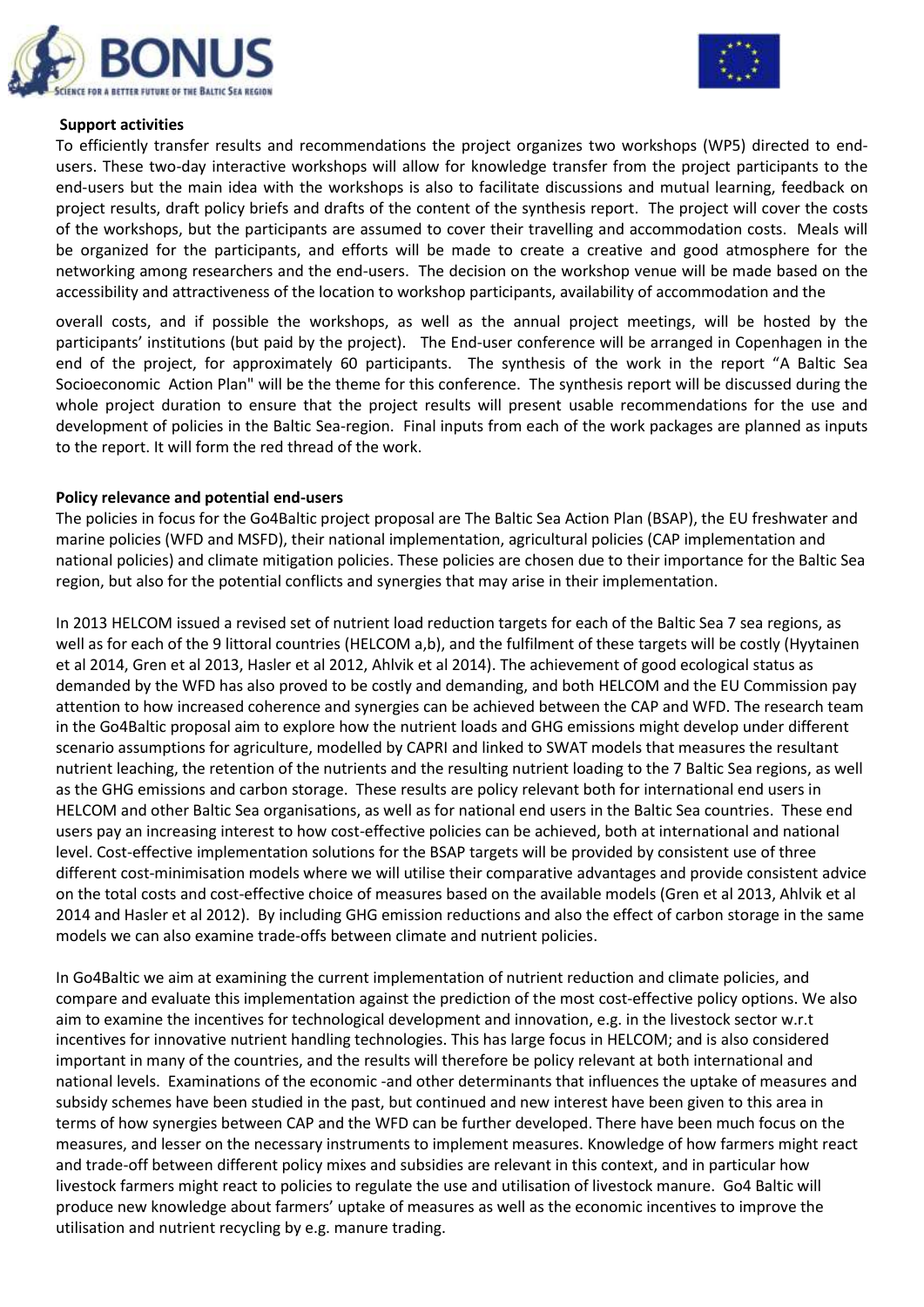



There is also an increasing focus on climate mitigation policies in agriculture (in climate policy terms: land-use, landuse change and forestry sector, LULUCF). The set of mitigation measures in agriculture to reduce GHG emission is large, and some measures promote at the same time reduction in nutrient runoff but some others may increase nutrient loads. These trade-offs will be examined, especially farmers' behaviour and choices when they navigate in a mixed systems of mandatory and voluntary requirements for the regulation of both nutrients and climate. In this context the increasing attention to how ecosystems functions and ecosystem services can be both valued and utilized, is of importance, as this is an entrance to new subsidy schemes for e.g. farmers, where they can be offered payment for ecosystem services (PES). Knowledge about how the heterogeneous agricultural sector in the Baltic region might react and choose between measures and subsidies is relevant for coherence between these different policies.

By engaging with end-users in workshops by disseminating results, policy brief, and the synthesis report "A Baltic Sea Socioeconomic Action Plan" we aim at disseminating the results of Go4Baltic, which we assess is of large relevance for the international organisations such as HELCOM, the Ministries in each country as well as for organisations for agriculture and environment in each of the littoral countries. The results will also be presentated at the end-user conference in the end of the project. In addition to these dissemination activities we will use the project homepage and the institutions communication offices to disseminate our results to the wider public. The partners' national networks will also be used for dissemination.

#### **23) References**

Andersen H.E, Blicher-Mathiesen,G et al 2014 Identifying hot spots of agricultural nitrogen loss within the Baltic Sea drainage basin. Submitted to Hydrology and Earth System Sciences.

Ahlvik, L., and Pavlova, Y. 2013. A strategic analysis of eutrophication in the Baltic Sea. Environmental and Resource Economics, (DOI:10.1007/s10640-013-9651-1

[Ahtiainen H.,](https://www.researchgate.net/researcher/22902373_Ahtiainen_H/) [Artell J.,](https://www.researchgate.net/researcher/2006853902_Artell_J/) [Czajkowski M.,](https://www.researchgate.net/researcher/14819361_Czajkowski_M/) [Hasler B.,](https://www.researchgate.net/researcher/8036947_Hasler_B/) [Hasselström L.,](https://www.researchgate.net/researcher/80877989_Hasselstroem_L/) [Huhtala A.,](https://www.researchgate.net/researcher/7296117_Huhtala_A/) [Meyerhoff J.,](https://www.researchgate.net/researcher/14242674_Meyerhoff_J/) [Smart J.C.R.,](https://www.researchgate.net/researcher/2046753225_Smart_JCR/) [Söderqvist](https://www.researchgate.net/researcher/11915736_Soederqvist_T/) T.[, Alemu M.,](https://www.researchgate.net/researcher/2046706868_Alemu_M/) [Angeli](https://www.researchgate.net/researcher/2027102275_Angeli_D/)  [D.,](https://www.researchgate.net/researcher/2027102275_Angeli_D/) [Dahlbo K.,](https://www.researchgate.net/researcher/17745576_Dahlbo_K/) [Fleming-Lehtinen V.,](https://www.researchgate.net/researcher/82097431_Fleming-Lehtinen_V/) [Hyytiäinen K.,](https://www.researchgate.net/researcher/22902377_Hyytiaeinen_K/) [Karlõševa A.](https://www.researchgate.net/researcher/2046722286_Karloseva_A/)[, Khaleeva Y.,](https://www.researchgate.net/researcher/2046724155_Khaleeva_Y/) [Maar M.,](https://www.researchgate.net/researcher/2046737680_Maar_M/) [Martinsen L.,](https://www.researchgate.net/researcher/58841339_Martinsen_L/) [Nõmmann T.,](https://www.researchgate.net/researcher/2046722035_Nommann_T/) [Pakalniete K.,](https://www.researchgate.net/researcher/2046732444_Pakalniete_K/) [Oskolokaite I.,](https://www.researchgate.net/researcher/2046780959_Oskolokaite_I/) [Semeniene .](https://www.researchgate.net/researcher/2046753934_Semeniene_D/) Benefits of meeting nutrient reduction targets for the Baltic Sea – a contingent valuation study in the nine coastal states. Journal of Environmental Economics and Policy 04/2014; DOI:10.1080/21606544.2014.901923

Barrett, S., 2003. Environment and Statecraft. Oxford University Press, Oxford.

Beharry-Borg, N. ; Smart, J . C. R.; Termansen, M.; Hubacek, K. 2012 Evaluating farmers' likely

participation in a payment program for water quality protection in the UK uplands. Regional

#### Environmental Change, 2012

235.

Berglund C , Söderholm P. 2006. Modeling technical change in energy system analysis: analyzing the introduction of learning-bydoing in bottom-up energy models. Energy Policy 34(12):1344–56.

Blackman A., 1999. The Economics of technology diffusion: implications for climate policy in developing countries, Discussion Paper 99-42, Resources For the Future, Washington DC.

Broch S.W, Vedel S.E (2012) Using Choice Experiments to Investigate the Policy Relevance of Heterogeneity in Farmer Agri-Environmental Contract Preferences Environ Resource Econ (2012) 51:561–581 DOI 10.1007/s10640-011-9512

Brouwer, R. and C. De Blois (2008). "Integrated modelling of risk and uncertainty underlying the cost effectiveness of water quality measures." Environmental Modelling & Software **23**: 922-937.

Christensen, T, Pedersen, AB, Nielsen, HØ, Mørkbak, MR, Hasler, B & Denver, S 2011, 'Determinants of farmers' willingness to participate in subsidy schemes for pesticide free buffer zones - A choice experiment study' *Ecological Economics*, vol 70, s. 1558-1564., <http://dx.doi.org/10.1016/j.ecolecon.2011.03.021>

Czajkowski, M., Giergiczny, M., and Greene, W. H., 2014. Learning and fatigue effects revisited. Investigating the effects of accounting for unobservable preference and scale heterogeneity. Land Economics, 90(2):323-350.

Dutta P., and R. Radner, 2009. A strategic analysis of global warming: Theory and some numbers. Journal of Economic Behavior and Organization 71 (2): 187-209.

Eckerberg K. 1997 Comparing the local use of environmental policy instruments in Nordic and Baltic countries ‐ the issue of diffuse water pollution, Environmental Politics, 6:2, 24-47, DOI: 10.1080/09644019708414326Elofsson, K. 2010. "The Costs of Meeting the Environmental Objectives for the Baltic Sea: A Review of the Literature." Ambio **39**(1): 49-58.

Elofsson, K., 2012. Swedish nutrient reduction policies: an evaluation of cost-effectiveness. Regional Environmental Change 12, 225-

Esty, D.C., Porter, M.E. 2005. National environmental performance: an empirical analysis of policy results and determinants. Environment and Development Economics / Volume / Issue 04 / August 2005, pp 391-434

Eyckmans, J., and H. Tulkens, 2003. Simulating coalitionally stable burden sharing agreements for the climate change problem, Resource and Energy Economics 25: 299-327.

Finus, M. 2001. Game Theory and International Environmental Cooperation. Edward Elgar, Cheltenham, UK, 2001.

Fuglie, K.O., Kascak, C.A. 2001. Adoption and diffusion of natural-resource-conserving agricultural technology. Review of Agricultural Economics 23: 386–403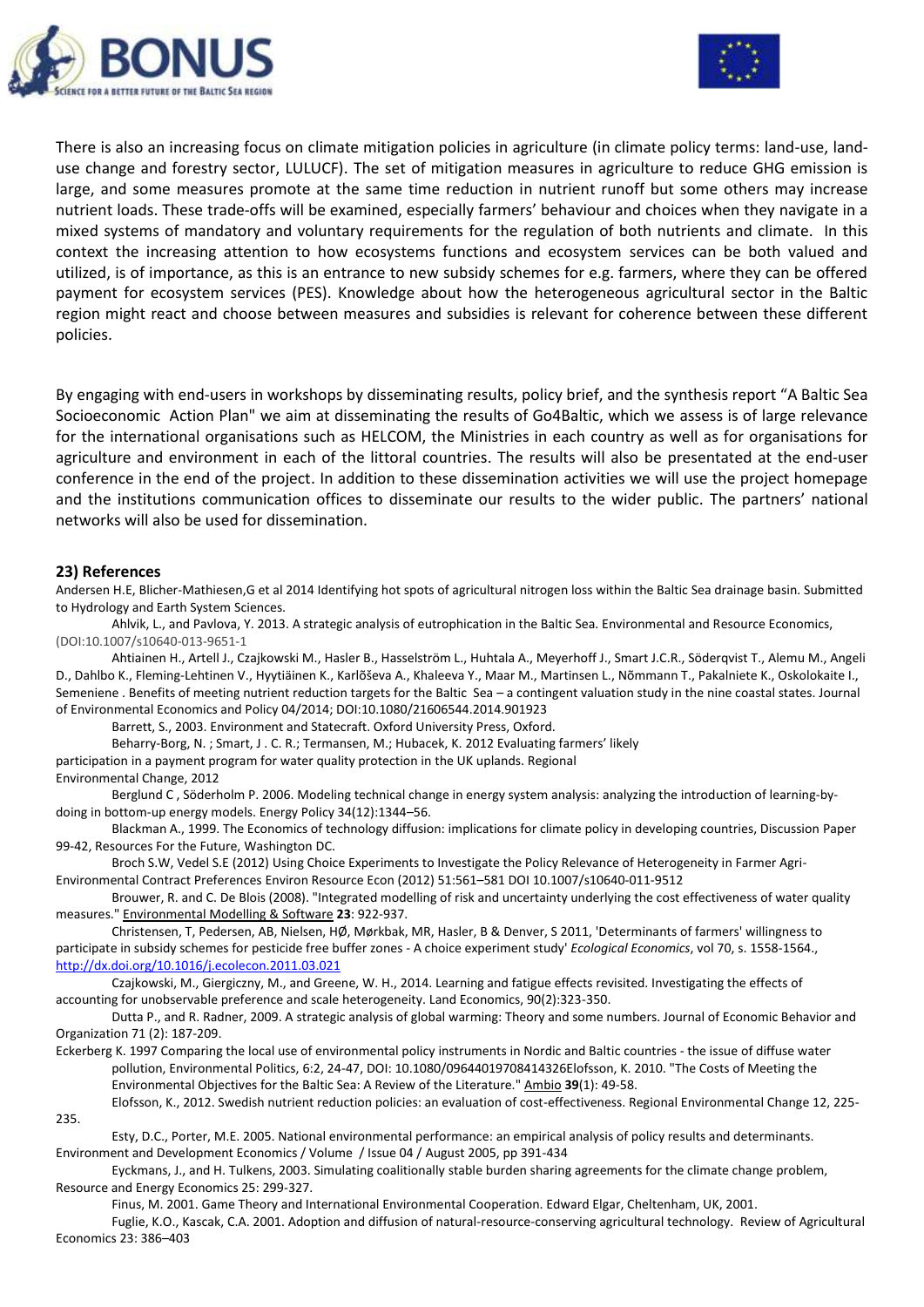



Geroski, P., 2000. Models of technology diffusion. Research Policy 29(4/5): 603–626.

Gren, I-M., Jonzon, Y., Lindqvist, M. 2008. Costs of nutrient reductions to the Baltic Sea. Working paper 2008:1. Department of Economics, Swedish University of Agricultural Sciences.

Gren, I-M., Savchuk, O., Jansson, T. 2013. Cost-Effective Spatial and Dynamic Management of a Eutrophied Baltic Sea. Marine resource economics 28(3): 263 -284

Grammatikopoulou J., Iho A., Pouta E. (2012) Willingness of farmers to participate in agrienvironmental

auctions in Finland, Food Economics, 9:4, 215-230, DOI: 10.1080/2164828X.2013.845557

Gunningham N. and Darren, S. Regulatory Pluralism: Designing Policy Mixes for Environmental Protection. Law and Policy, Vol. 21, No. 1, 1999.

[Hansen, MJ,](http://pure.au.dk/portal/en/persons/michael-joergen-hansen(8f2a34d1-9772-4f0f-afb2-e832ec71f9d3).html) Nyord, [T, Hansen, LB, Martinsen, L,](http://pure.au.dk/portal/en/persons/line-block-hansen(e7f78fd3-ebc7-4bdf-aebc-e89b590d005d).html) [Hasler, B,](http://pure.au.dk/portal/en/persons/berit-hasler(63d231d4-5285-481a-abec-99c2aff93b73).html) Jensen, P[K, Melander, B, Thomsen, AG,](http://pure.au.dk/portal/en/persons/bo-melander(14acbbf9-707b-448c-a5ef-f29eb4b7404f).html) Poulsen, HD, Lund, [P, Sørensen, JN,](http://pure.au.dk/portal/en/persons/joern-nygaard-soerensen(e0a4c9d1-ceff-4037-800d-eccf51b6c1bc).html) Ottosen, C-O [& Andersen, L](http://pure.au.dk/portal/en/persons/lillie-andersen(453b1cfb-a1ac-4a64-96cc-b6553f019dbd).html) 2013, *[Miljøteknologier i det primære jordbrug: Driftsøkonomi og miljøeffektivitet](http://pure.au.dk/portal/en/publications/miljoeteknologier-i-det-primaere-jordbrug(c680d3ca-287a-4afb-b738-d44581275292).html)*. vol. 29, DCA - Nationalt center for fødevarer og jordbrug. DCA Rapport, no. 29

Happe K, Hutchings N, Dalgaard T and Kellermann K (2011) Modelling the interactions between regional farming tructure, nitrogen losses and environmental regulation. Agric Syst 104(3) 281-291

Hardin G., 1968. The Tragedy of the Commons, Science, New Series 162(3859), pp. 1243-1248.

Harrington, Winston, Richard D. Morgenstern, and Peter Nelson. 2000. "On the Accuracy of Regulatory Cost Estimates." Journal of Policy Analysis and Management 19 (Spring 2000): 297-322

Hasler, B, Smart, JCR, Fonnesbech-Wulff, A, Andersen, HE, Thodsen, H & Blicher-Mathiesen, G; Humborg C., Smedberg E., Wolfsberg A.,Wulff F 2014: Cost-effectiveness in transboundary water quality management for the Baltic Sea. Submitted.

Hasler B., J.S. Smart, A.Fonnesbech-Wulff 2012 : Structure of BALTCOST Drainage Basin Scale abatement cost minimization model for nutrient reductions in Baltic Sea regions. Deliverable 8.1. RECOCA.

HELCOM. 2007. HELCOM Baltic Sea Action Plan. HELCOM Ministerial Meeting, Krakow, Poland, 15. November 2007. 103 p. [http://www.helcom.fi/stc/files/BSAP/BSAP\\_Final.pdf](http://www.helcom.fi/stc/files/BSAP/BSAP_Final.pdf)

HELCOM 2013a : HELCOM Copenhagen Ministerial Declaration Taking Further Action to Implement the Baltic Sea Action Plan - Reaching Good Environmental Status for a healthy Baltic Sea. 3 October 2013, Copenhagen, Denmark

HELCOM, 2013b. Review of the Fifth Baltic Sea Pollution Load Compilation for the 2013 HELCOM Ministerial Meeting. Balt. Sea Environ. Proc. No. 141

HELCOM 2012: HELCOM Balthazar project: "Development of manure handling plans and other environmental requirements (technical regulations) on pilot farms within the BALTHAZAR pilot project for agriculture" Summary Report. St Petersburg, 2012.

Horbach J., (2008), Determinants of Environmental Innovation – New Evidence from German Panel Data Sources, Research Policy, Vol.37, 163-173. Howlett, M. and J. Rayner, 2007, "Design Principles for Policy Mixes: Cohesion and Coherence in 'New Governance Arrangements'", pp.1-18 in Policy and Society 26:4.

HWSD. 2008. Harmonized World Soil Database (HWSD), version 1.1, March 2008, published by FAO, IIASA, ISRIC, ISSCAS, JRC (available online)

Hyytiäinen, K., K. Blyh, Hasler B. et al. (2014). Environmental economic research as a tool in the protection of the Baltic Sea: Costs and benefits of reducing eutrophication., TemaNord**:** 74.

Hyytiäinen, K. ja Ollikainen, M. (toim.). 2012. Taloudellinen näkökulma Itämeren suojeluun (Economic aspects of Baltic Sea Protection). Ympäristöministeriön raportteja 22/2012. Edita Prima Oy.

Iho, A. Lankosski J., Ollikainen M, Puustinen M,. Lehhtimäki, J. 2014. [Agri-environmental auctions for phosphorus load reduction :](http://jukuri.mtt.fi/handle/10024/482420)  [experience from a Finnish pilot.](http://jukuri.mtt.fi/handle/10024/482420) Australian Journal of Agricultural and Resource Economics 58 2: 205-222. [\[doi\]](http://dx.doi.org/doi:10.1111/1467-8489.12049)

Iho, A., Laukkanen, M. 2012. [Precision phosphorus management and agricultural phosphorus loading.](http://jukuri.mtt.fi/handle/10024/479814) Ecological economics 77: 91- 102.

Iho, Antti. 2005. [Does scale matter? Cost-effectiveness of agricultural nutrient abatement when target level varies.](http://jukuri.mtt.fi/handle/10024/460859) Agricultural and Food Science 14 3: 277-292.

IPPC 2006 *IPCC Good Practice Guidance and Uncertainty Management in National Greenhouse Gas Inventories. Chapter 4: Agriculture.* 

IPPC *2013:* 2013 Supplement to the 2006 IPCC Guidelines for National Greenhouse Gas Inventories: Wetlands.

Jaeck M. & Lifran R (2014) Farmers' Preferences for Production Practices: A Choice Experiment Study in the Rhone River Delta. Journal of Agricultural Economics, Vol. 65, No. 1, 2014, 112–130. doi: 10.1111/1477-9552.12018

Jaffe, A., Newell, R. and Stavins, R., 2002. Environmental policy and technological change, Environmental and Resource Economics 22, 41-69.

Jansik, C., Irz, X. & Kuosmanen N. 2014. Competitiveness of Northern European dairy chains. MTT Agrifood Research Finland: Economic Research publications 116. Available at: https://portal.mtt.fi/portal/page/portal/mtt/mtt/julkaisut/jul116.pdf

Jansson, T., and Heckelei, T. 2011[:Estimating a Primal Model of Regional Crop Supply in the European Union](http://dx.doi.org/10.1111/j.1477-9552.2010.00270.x) Journal of Agricultural Economics, 62 (1), pp 137-152

Jansson T., Pèrez Dominguez I & Weiss F. 2010: Estimation of Greenhouse Gas coefficients per Commodity and World Region to Capture Emission Leakage in European Agriculture. Selected paper Proceedings of the 119th

EAAE Seminar Sustainability in the Food Sector: Rethinking the Relationship between the Agro-Food System and the Natural, Social, Economic and Institutional Environments', Capri, Italy, June, 30th - July 2<sup>nd</sup> 2010

JRC 2013 (editor Frensesca Somma): RIVER BASIN NETWORK on Water Framework Directive and Agriculture. Practical experiences and knowledge exchange in support of the WFD implementation (2010-2012). JRC Scientific and policy reports.